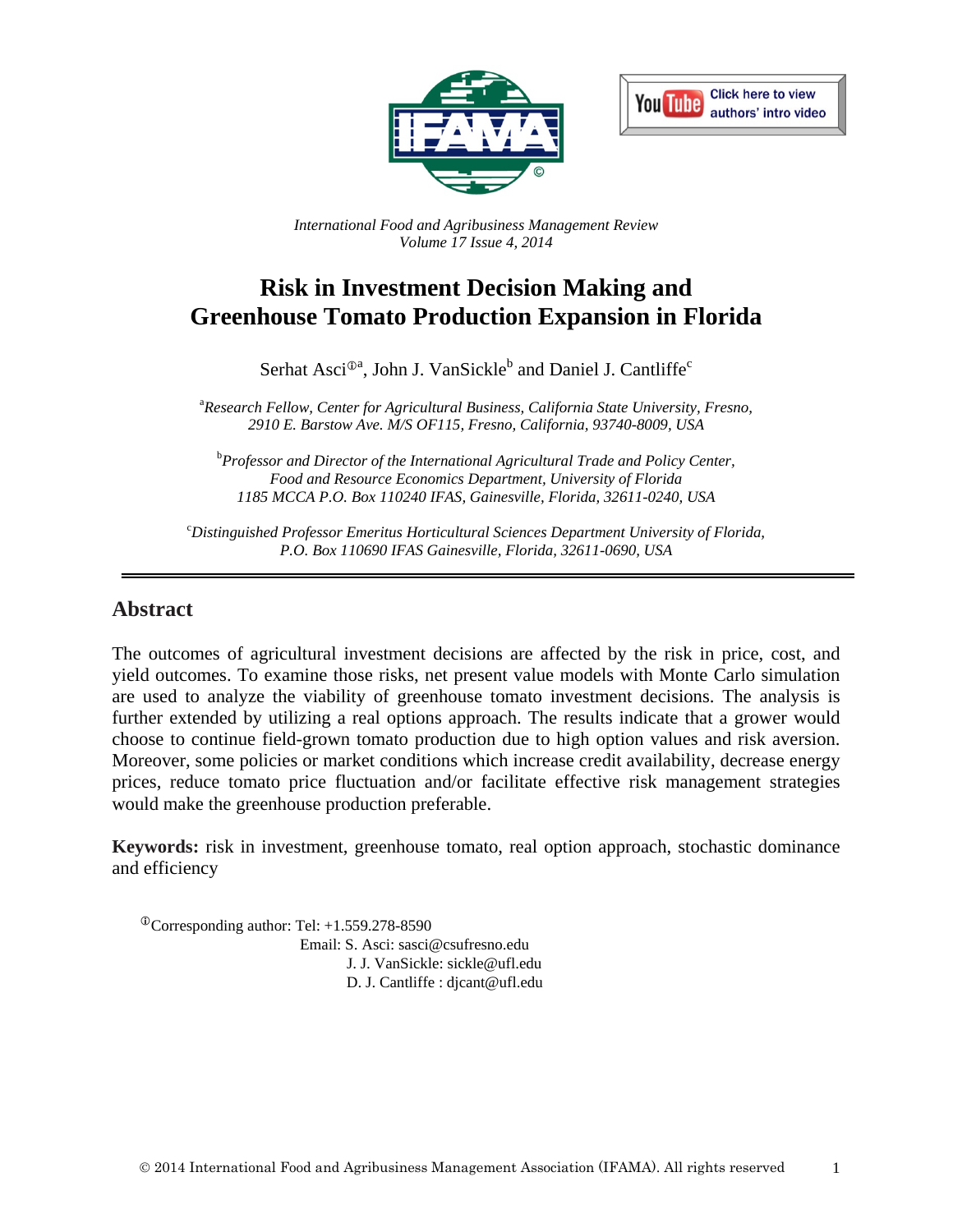## **Introduction**

The severity of international competition, new trade agreements, change in government policies, weather conditions, and fluctuations in yield and price have significant impacts on the agricultural entities (Harwood et al. 1999). All these factors are combined in the notions of risk and uncertainty. Decision making under risk is a critical component in agricultural management. Growers make decisions by selecting one among many alternatives to diminish the negative economic effects of risky conditions. Additional information about uncertain factors and effective risk management strategies helps producers make better decisions. Risk management tools include enterprise diversification, vertical integration, contracts, hedging, options, liquidity, insurance, and off-farm employment (Harwood et al. 1999). The use of alternative risk management strategies depends on the grower's risk perception, information availability, and the availability and impact of government farm programs.

The risk-based model is widely used by academics and business consultants to explore investment decisions made by growers. Studies in this topic generally focus on (a) decisionmaking under risk and uncertainty, (b) application of stochastic dominance, and (c) the real option approach for investing in a new technology.

The risk analysis methodologies proposed in the studies can be summarized chronologically as follows. Initially, risk programming was applied by Hazell (1971) to examine risky decisions; later, Anderson, Dillon, and Hardaker (1977) focused on the role of producers' risk attitudes; further, an empirical analysis of effective educational programs to facilitate risky decisionmaking was provided by Nelson and Harris (1978). Then, Young (1984) improved the methods of measuring risk. More general efficiency criteria for ordering risky choices were introduced by King and Robison (1981), and stochastic simulation was proposed by Mapp and Helmers (1984). More applications of risk analysis in production, marketing, and finance are also published by various researchers (Robison and Brake 1979; Sonka and Patrick 1984). Collins and Barry (1986) evaluated a single-index model using two separate approaches in portfolio analysis for agricultural firms. In addition, Williams, Llewelyn, and Barbany (1990) examined risk-based decisions in the context of stochastic dominance between two systems and for five crop rotations. They provided results focused on the preference of risk-averse managers.

Simulation is a widely covered subject; however, most of the existing studies are not written for agricultural economists and do not relate to agricultural firm-level models. The earliest simulation as a tool for analyzing risky decisions was suggested by an agricultural economist goes back to the 1970s (Richardson and Mapp 1976, Anderson, Dillon, and Hardaker 1977). These studies used various types of equations and identities to construct the Farm Level Income and Policy Simulation Model (Richardson and Nixon 1982). Recently, Richardson, Klose, and Gray (2000) developed a procedure for estimating and simulating probability distributions in farm-level risk assessment and clearly described the procedure on how to analyze risk by this method. This methodology is used widely in the literature (Richardson, Lemmer, and Outlaw 2007; Palma et al. 2011). One of the rare studies on greenhouse production by Uva et al. (2000) investigates risk for adopting any of four commonly used zero runoff sub-irrigation systems in greenhouse operations described in different crop categories with a Monte Carlo simulation approach. Last, Iwai and Emerson (2008) combined risk analysis with a Monte Carlo simulation by calculating NPV and the real options approach to assess sugarcane mechanization investment in Florida.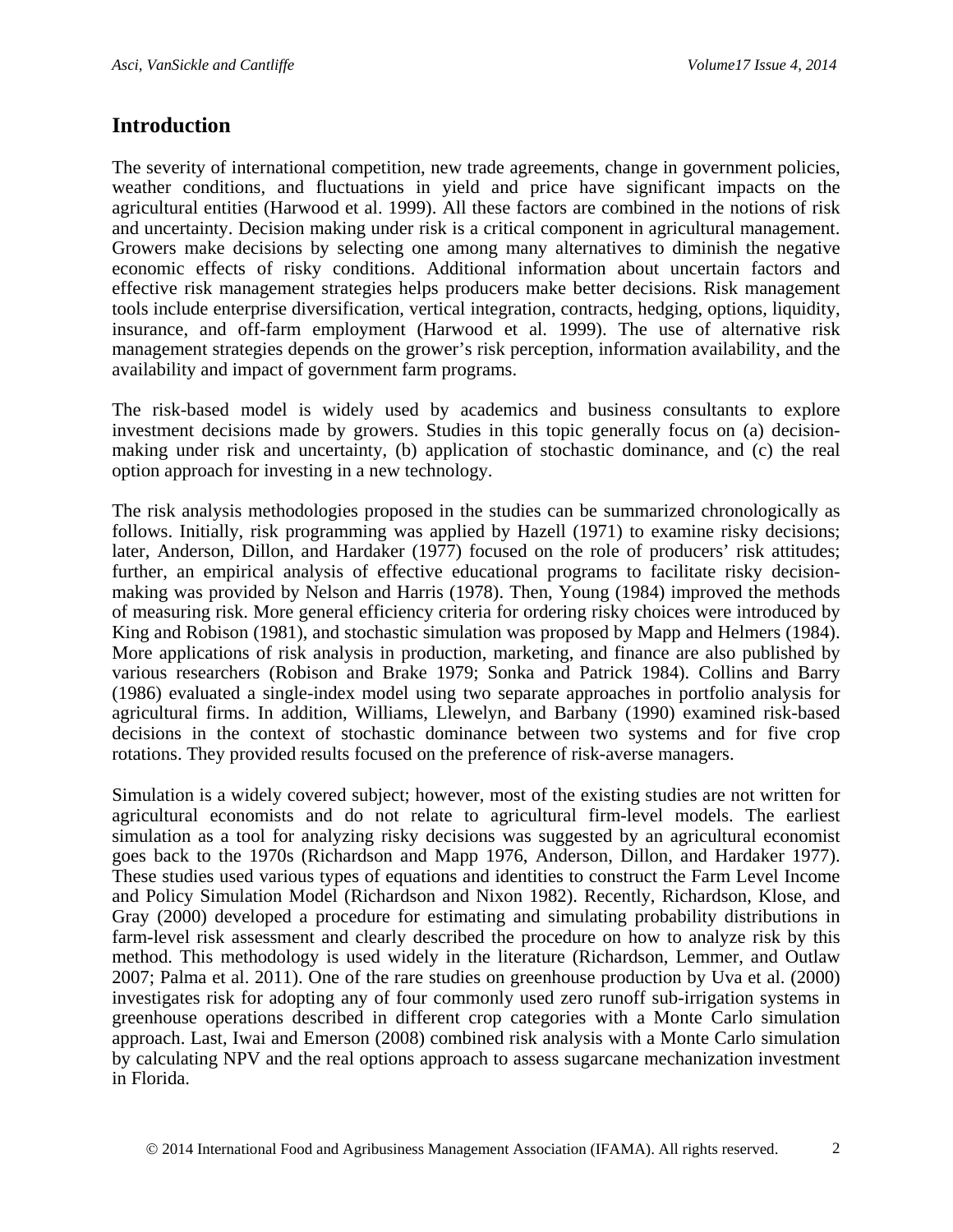In lieu of previous studies, the goal and the strength of this paper is to examine possible tomato production alternatives for Florida producers by using different risk analysis tools and incorporating various risks into the decision making analysis. Thus, this study develops a comprehensive investment decision model that implements Monte Carlo simulation and the real option approach to look at the decision to invest in greenhouse production systems. The results indicate that a grower would choose to continue with field-grown tomato production due to high option value and risk aversion. These results are consistent with what has been witnessed in tomato production in Florida. However, policies or market conditions such as an increase in credit availability, decreased energy prices, reduced tomato price fluctuation, and/or facilitating effective risk management strategies would make greenhouse production preferable for Florida producers.

### **Overview of the Fresh Tomato Market in the United States**

Among all the vegetable crops in the United States, the total value of production is the highest for tomato production (USDA-ERS 2013a). Tomato demand in the U.S. is high during all 12 months of the year (USDA-ERS 2013b). Fresh tomatoes are harvested in California during all seasons except winter. In Florida, tomatoes are harvested from October to June, with peak production from November to January. Most of Florida's tomato production is shipped to the eastern United States while Mexico provides fresh tomatoes for the western United States (VanSickle, Evans, and Emerson 2003). Overall, almost one-third of the fresh tomatoes consumed in the United States is imported from Mexico and Canada during the off-season period. Around 40% of the Mexican and the large majority of Canadian tomatoes imported to the United States are produced in greenhouses (USDA-FAS 2013). Other countries like the Netherlands and Spain also export greenhouse tomatoes to the United States, but in smaller quantities.

Florida field-grown production supplies tomatoes largely for the winter market in the eastern US markets while northern and western US field-grown production supplies the summer markets. California supplies its tomatoes mostly west of the Mississippi River in spring and summer. Florida producers get higher prices for their product because they produce when lower winter supplies result in higher prices (USDA-ERS 2012b). Tomato production in Florida fell from 22,250 hectares (55,000 acres) in 1990 to 12,140 hectares (30,000 acres) in 2012 (USDA-ERS 2013b). Overall, competition with Mexican producers affects the profits of Florida tomato producers that have traditionally benefited from higher prices in the winter market. Figure 1 demonstrates the last 10 years of domestic and import tomatoes in the U.S. market. Domestic fresh tomatoes supply went down 25% from the peak level in 2005. The supply of fresh tomatoes imported from Mexico almost doubled in ten years, from 2002 to 2011, surpassing US domestic tomatoes after 2010.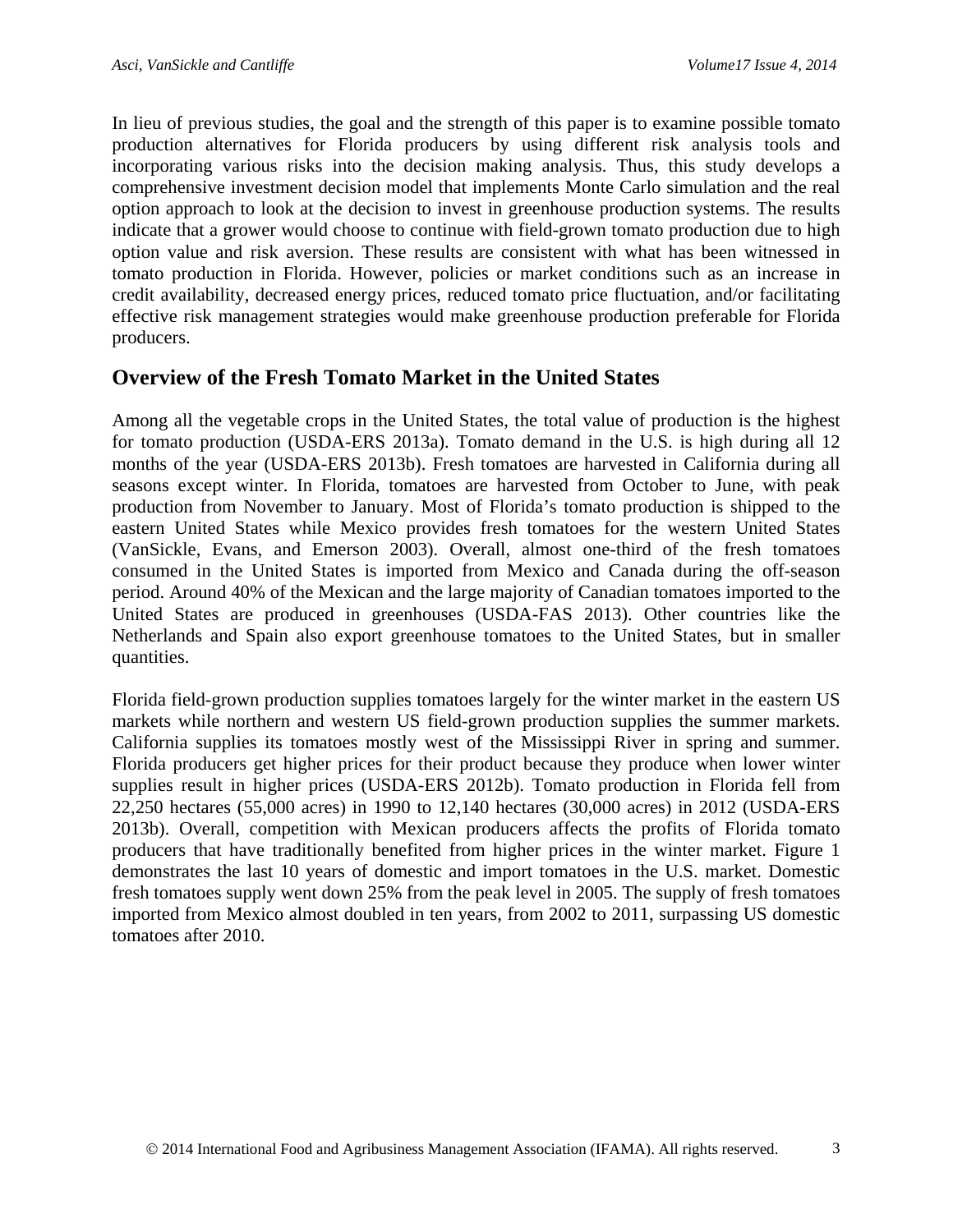

**Figure 1.** Fresh tomato supply in the U.S. market

Most U.S. states, except Florida, and Mexico and Canada produce tomatoes during the summer season so supplies are generally high and prices are relatively low. However, the dynamics are different during the winter season when the main tomato suppliers are the state of Florida and Mexico. Florida produces mainly field-grown tomatoes. Every year, Mexico is shipping more and more greenhouse/screen-house tomatoes to the United States. Figure 2 shows the disaggregation of tomato imports from Mexico by field-grown and greenhouse tomatoes. The composition of Mexican imports has been significantly enhanced by greenhouse production, and it has been observed that the increase in Mexican tomato imports is associated with the increase in greenhouse tomato imports specifically.



**Figure 2.** Tomato imports from Mexico by technology

The increase in Mexican tomato imports has coincided with a trade conflict between imported and U.S. domestic fresh winter tomatoes. International competition has been an issue in the industry since the early 1970s (Bredahl, Schmitz, and Hillman 1987; VanSickle, Evans,and Emerson 2003). Given that tomatoes are the highest valued fresh vegetable crop, the U.S. fresh tomato market is favored by importers and domestic producers alike. While importers have increased their shares with lower prices, domestic producers have attempted to keep their share in the tomato market without any costly investment in production practices. However, due to the demand for high quality tomatoes by U.S. consumers and the minimum reference price applied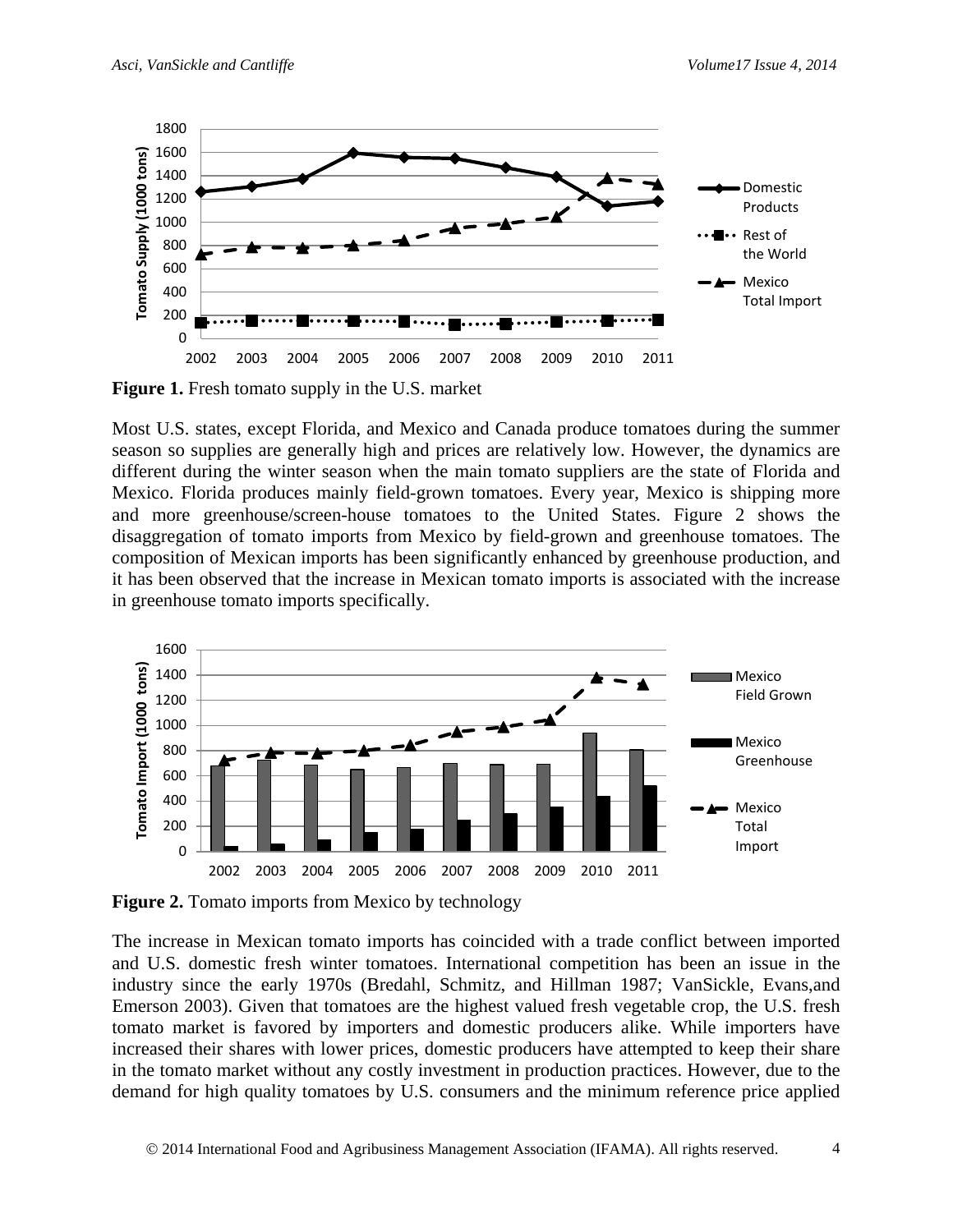to Mexican tomato imports (USDOC 2013), Mexican producers have increasingly shipped larger quantities of greenhouse tomatoes with higher quality to compete with Florida field-grown winter tomatoes. Mexico greenhouse production acreage increased to 12,000 hectares in 2012, and 70% of this acreage was devoted to tomato production (SAGARPA 2013). Competition with Mexican greenhouse tomato producers pushed winter tomato producers (particularly in Florida) to consider new investment opportunities like greenhouse tomato production.

Since 2000, U.S. greenhouse tomato production increased two-fold (from 122 thousand tons in 2000 to 244 thousand tons in 2011), although its share in the total fresh tomato market is still relatively low at approximately 15% (Figure 3). However, for the retail market specifically, more than 40% of domestic tomatoes are produced using greenhouse technologies (USDA-ERS 2013b). California and Arizona have become the key states for greenhouse production since the competition with Mexican greenhouse tomato producers drove them to switch to this niche market during the winter season when the tomato price is at the peak level. Moreover, recent studies also show that greenhouse tomato production in the U.S. market is in the boom phase and will continue to grow.



**Figure 3.** Domestic fresh tomato market in the United States

Fresh tomato prices are known to be sensitive to the instabilities of supply that lead to price volatility. Florida's biggest winter tomato competitor, Mexican greenhouse production, has between three- and twenty-fold more yield (on per-square meter basis) than Florida field-grown production. Although greenhouse production cost is high, its competitiveness in revenue and quality can be better than that of field-grown tomatoes. Hence, imported greenhouse tomatoes have opportunities to increase their market share in the United States (Cantliffe and VanSickle 2003). Overall, the increased interest in greenhouse tomato production in the southwestern U.S. states, as well as increasing competition from imported Mexican greenhouse tomatoes have subsequently decreased winter tomato prices, and hence the profits of Florida producers.

There are advantages and disadvantages to greenhouse production. The controlled environment of greenhouse production gives high and stable yields. It also enables growers to perfect crop timing and to supply winter markets when fresh market prices are at a premium. In contrast, the disadvantages are high initial investment costs, high operating costs, and energy-intensive production practices. Aforementioned, investment and operating costs for greenhouse tomato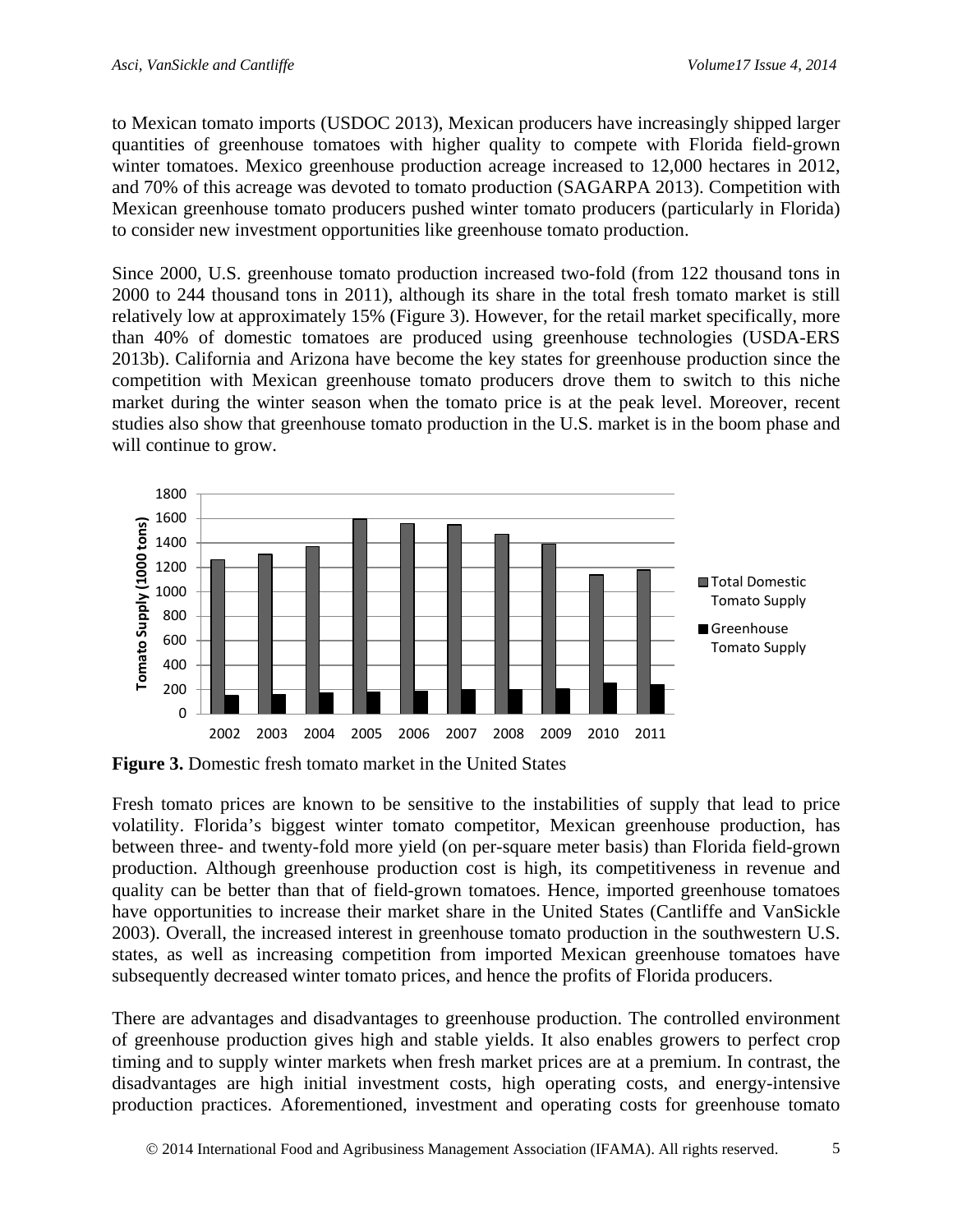production are higher than those of field production, and as a result, greenhouse production is often perceived by Florida producers as more risky (Cook and Calvin 2005). The main risk factors for tomato production can be identified as yield, price, and cost risks (Table 1).

| <b>Table 1.</b> Kisk Richtmeation for greenhouse and held-grown tomato productions |                                              |                |                    |  |  |  |
|------------------------------------------------------------------------------------|----------------------------------------------|----------------|--------------------|--|--|--|
| <b>Risk parameters</b> Risk source                                                 |                                              | Greenhouse     | <b>Field-grown</b> |  |  |  |
| Yield Risk                                                                         | Weather                                      | Low            | High               |  |  |  |
| Price Risk                                                                         | Supply/Demand relationship                   | Relatively low | High               |  |  |  |
| <b>Cost Risk</b>                                                                   | $Input - Energy - Labor expense variability$ | High           | Relatively low     |  |  |  |
|                                                                                    |                                              |                |                    |  |  |  |

**Table 1.** Risk identification for greenhouse and field-grown tomato productions

**Source.** Compiled by author based on the literature (Harwood et al. 1999; Roberts, Osteen, and Soule 2004).

Controlled atmosphere almost eliminates much of the yield risk in greenhouse production whereas yield risk is high for field grown production. An industry survey indicates that tomato yields vary from 9 to 14.5 kg (20–32 lbs) per plant per year in a regular greenhouse while yield can range from 21 to 23 kg (46–50 lbs) per plant under the best greenhouse technology (Pena 2005). Furthermore, a field-grown trial showed that per plant tomato yield generally ranges from 3 to 7 kg (6–15 lbs) per plant in Florida (Santos et al. 2013).

The source of price risk lies in the supply and demand relationship. Stabilized greenhouse production (i.e., the ability to target harvesting time to the periods when prices are high) reduces this price risk. Moreover, low-priced imported tomatoes increase price risk for domestic greenhouse and field-grown producers. Finally, cost risk comes from inputs like energy and labor expenses. High operating costs and energy intensive production processes increase the chances of negative profits for greenhouse production although there are some technological improvements to reduce this risk. However, cost risk is relatively low in field-grown production. Nevertheless, the investment in greenhouse production systems may be a viable option for growers in Florida, since this technology results in greater yields, higher quality products, and a more stable market demand and/or prices than current field-grown production technologies.

This paper incorporates risk into the net present value and real option analysis to investigate the potential benefits of Florida tomato producers investing in greenhouse production methods. The feasibility of the greenhouse investment opportunity is evaluated given the decision maker's risk aversion and the different revenue and cost structures of tomato production technologies. Therefore, the study also investigates whether the investment in greenhouse technology allows Florida producers to increase their per unit revenue or reduce their production costs to keep their market share.

### **Data and Models**

The financial models to analyze tomato production in Florida are built on three different production budgets. The first budget set is called the patriot model based on the high technology greenhouse tomato production system (Greenhouse-HT) which has higher costs and higher yield than the typical Florida greenhouse production (VanSickle 2011). The second set is for the typical greenhouse tomato production in Florida (Greenhouse-FL); this set relies on the enterprise budget information from the University of Florida's Small Farm and Alternative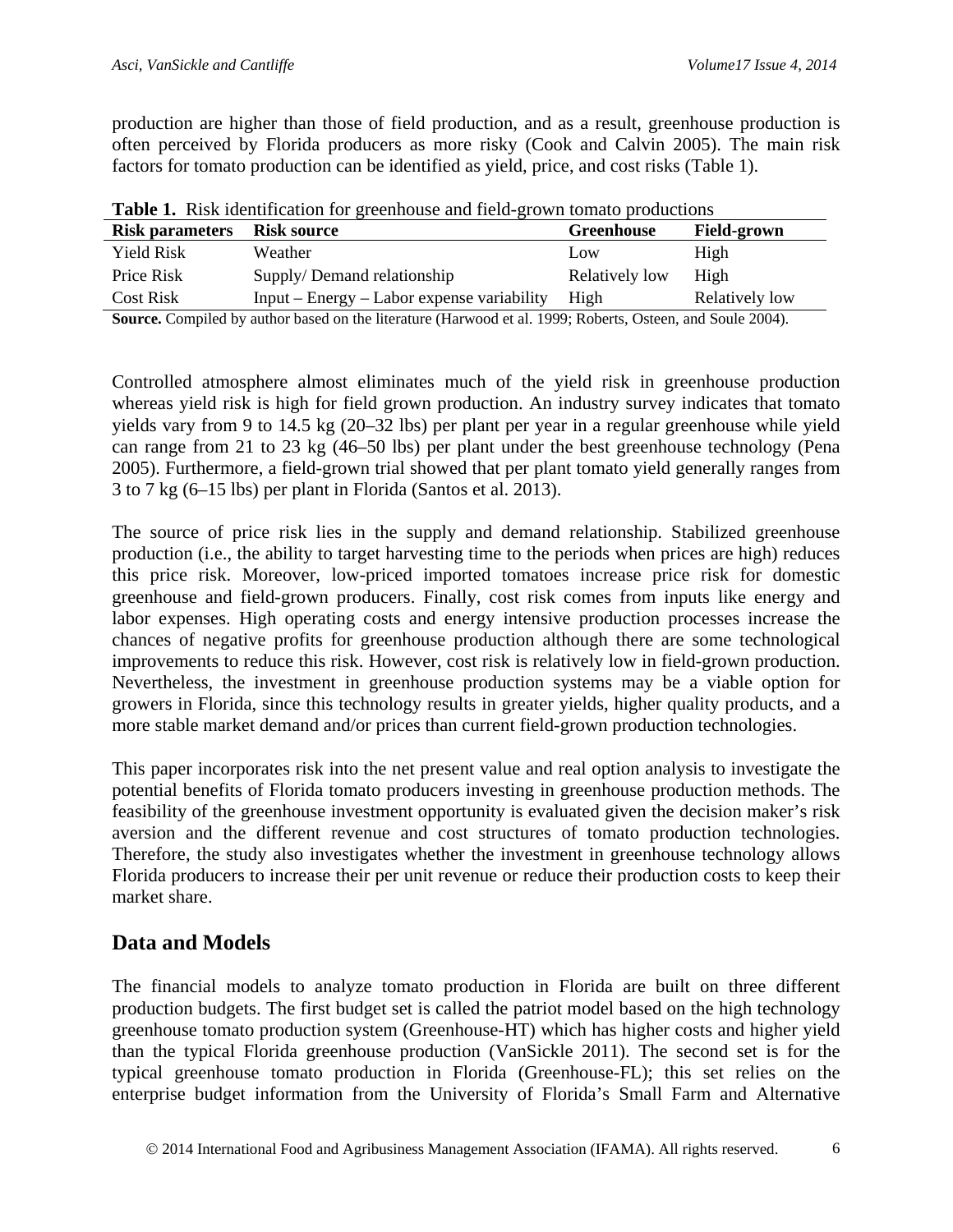Enterprises project team (Smith et al. 2009). This budget was updated to 2013 by UF extension agents. The last budget contains the field-grown tomato production budget provided as interactive budget tables for Florida field-grown tomato by University of Florida, Food and Resource Economics Department (Smith and VanSickle 2009). The first two sets use different greenhouse sizes (the patriot model is based on 120,000 square meters [29.7 acres] greenhouse area and the Florida greenhouse budget is based on 335 square meters). According to the agricultural census, the average tomato farm size is 28 hectares taken as a base to construct a budget for field-grown tomatoes in Florida (Agcensus 2012). For this analysis, all the budget sets are adjusted to a 4047 square meters basis (one acre) to make relevant comparisons between field-grown and greenhouse production systems. Therefore, we assume that the producer will decide based on comparing the technologies at the same scale and allocate land according to the chosen technology. Since the budgets are chosen at the average investment size for these technologies, the producer would invest in the feasible size when the decision is made.

The budget data are inserted into pro-forma financial statements, namely the income statement, cash flow statement, and balance sheet, for each production technology. The financial model is constructed in Excel add-in Simetar©, a simulation and risk analysis software (Richardson, Schumann, and Feldman 2008). The data include expected yield, expected unit price, variable cost, fixed cost, construction cost, and durables expense. The initial equity (IE) requirement for field-grown production (fg) is assumed to be zero while it is set to \$8.65/square meter (\$35,000.00/acre) for greenhouse production. This value is calculated from the financial model as a minimum requirement to ensure that the cash balance never falls below zero at the mean for a rational investment decision.

Working capital loans are provided for 90% of the annual variable production cost at an interest rate of 5%. It is further assumed that 80% of the equipment and durables costs for greenhouse tomato production are funded with a seven-year loan at 8% interest. The rate of return to investment is assumed to be 10% based on previous literature (Richardson and Mapp 1976), which is used as a discount rate for the Net Present Value (NPV) analysis (Table 2).

| <b>THOICE.</b> They assumptions ascu in greenhouse tomato imanella mouer |         |       |  |  |
|--------------------------------------------------------------------------|---------|-------|--|--|
| <b>Variable</b>                                                          | Unit    | Value |  |  |
| <b>Operating Loan Length</b>                                             | Years   |       |  |  |
| <b>Operating Loan Interest Rate</b>                                      | Percent | 5.0   |  |  |
| Long-term Loan Length                                                    | Years   |       |  |  |
| Long-term Loan Interest Rate                                             | Percent | 8.0   |  |  |
| Interest on Equity Invested                                              | Percent | 10.0  |  |  |
| Corporate Tax Rate                                                       | Percent | 25.0  |  |  |
| <b>Inflation Rate</b>                                                    | Percent | 2.0   |  |  |
| Increase in Energy Prices                                                | Percent | 7.0   |  |  |

**Table 2.** Key assumptions used in greenhouse tomato financial model\*

**Note.**\*The assumptions are constructed based on the data collected from IRS (2012), US-EIA (2013), and USDA-FSA (2014).

Greenhouse production requires approximately from 15 to 30 times more start-up cash than does field-grown production (Table 3). The largest expense for greenhouse production is the growing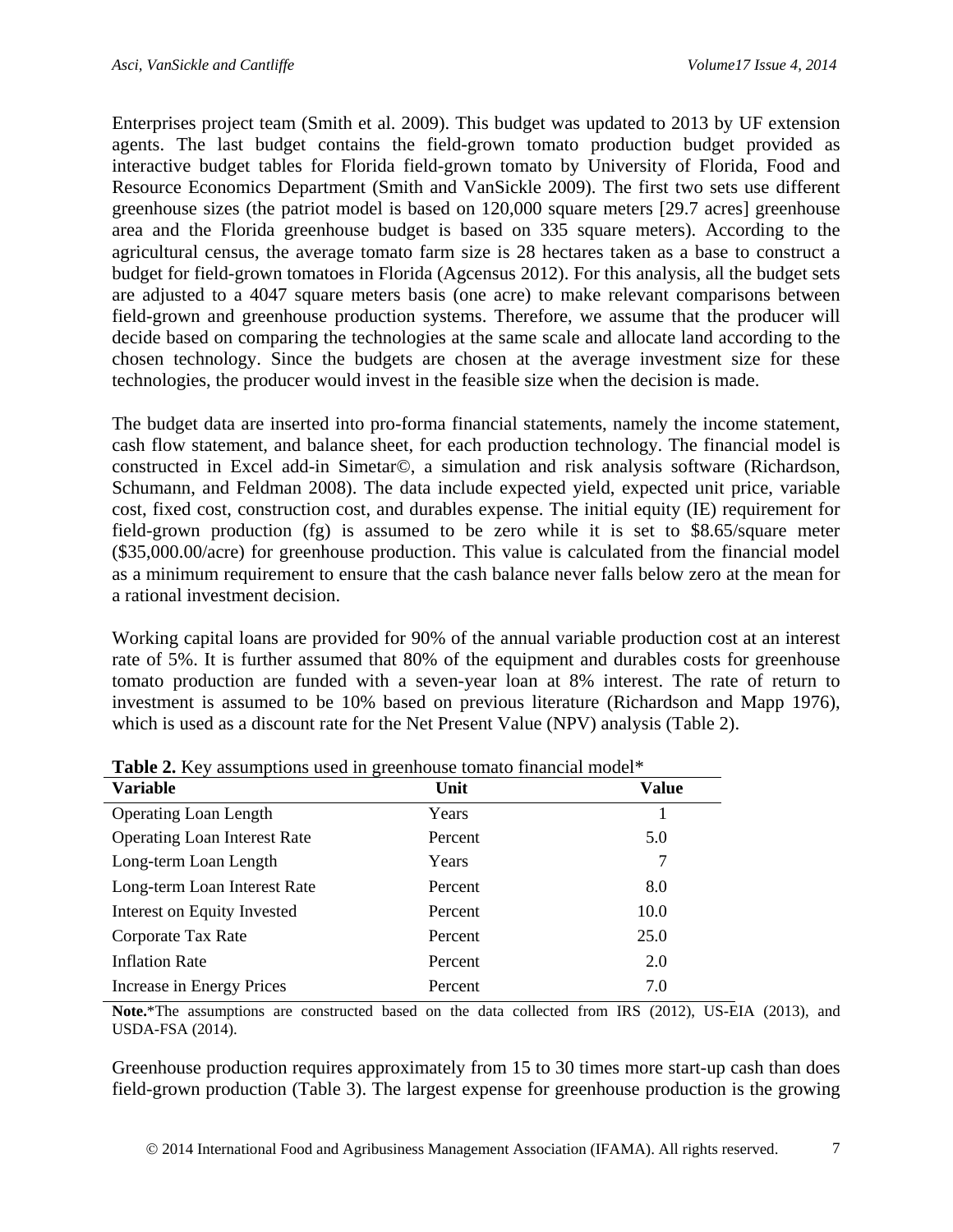cost since the high yield requires higher cost seedlings and chemical expenses (Table 4). Labor cost for Florida greenhouse production accounts for the big portion of total expense. It is observed that the higher yield in greenhouse production leads to lower per-unit sales costs as compared with field-grown production. The budget summaries reveal that greenhouse production is an energy-intense technology because energy cost accounts for a significant portion of the total production cost.

|                              | <b>Field-grown</b> | Greenhouse – FL | <b>Greenhouse - HT</b> |
|------------------------------|--------------------|-----------------|------------------------|
| <b>Initial Equity</b>        |                    | \$35,000.00     | \$35,000.00            |
| <b>Total Liability</b>       | \$13,150.00        | \$620,919.07    | \$1,299,292.49         |
| Start-up Cash                | \$13,150.00        | \$196,322.35    | \$389,055.81           |
| Construction Cost & Durables | $S-$               | \$459,596.72    | \$945,236.68           |

#### **Table 3.** Initial investment budget for three production technologies (in dollars per acre\*)

**Note.** \*1 acre is equal to 4,046.86 square meters.

**Source.** Based financial model built on three budget sets

| Table 4. Annual operational cost for three production technologies (in dollars per acre*) |
|-------------------------------------------------------------------------------------------|
|-------------------------------------------------------------------------------------------|

|                              |                    | <b>Greenhouse</b> | <b>Greenhouse</b> |          |                                  |         |
|------------------------------|--------------------|-------------------|-------------------|----------|----------------------------------|---------|
|                              | <b>Field-grown</b> | $-FL$             | $- H T$           |          | <b>Shares of Production Cost</b> |         |
| <b>Growing Costs</b>         | \$7,218.09         | \$27,043.08       | \$170,147.20      | 41.20%   | 11.48%                           | 33.41%  |
| <b>Energy Costs</b>          | $S-$               | \$58,040.68       | \$93,297.17       | $0.00\%$ | 24.64%                           | 18.32%  |
| <b>Labor Costs</b>           | \$354.92           | \$74,653.13       | \$131,167.23      | 2.03%    | 31.69%                           | 25.76%  |
| <b>Sales Costs</b>           | \$5,815.80         | \$53,005.56       | \$80,520.31       | 33.19%   | 22.50%                           | 15.81%  |
| Administrative               | \$4,132.85         | \$22,852.22       | \$34,151.64       | 23.59%   | 9.70%                            | 6.71%   |
| <b>Total Production Cost</b> | \$17,521.66        | \$235,594.67      | \$509,283.54      | 100.00%  | 100.00%                          | 100.00% |

Note. \*1 acre is equal to 4,046.86 square meters.

**Source.** Based on three budget sets (see Appendix for details).

The simulated net income statements (NIs) of all three tomato production technologies are computed at the expected level for 2014 (Table 5). The simulation result shows that the breakeven production points are 26 kg per square meter (22 lbs per plant and 10,650 plants per acre) and 52 kg per square meter (38 lbs per plant and 12,141 plants per acre) for Florida greenhouse (fl) and high-tech greenhouse (ht), respectively. Therefore, these levels are used for the rest of the analysis. The tax rate on earnings before tax (EBT) is taken as 25%, based on the average tax rate of agricultural production firms as calculated from corporate tax data for the last ten years (IRS 2012). Straight-line depreciation is applied for all equipment. Gross profit, earnings before tax (EBT), and net income are computed as follows: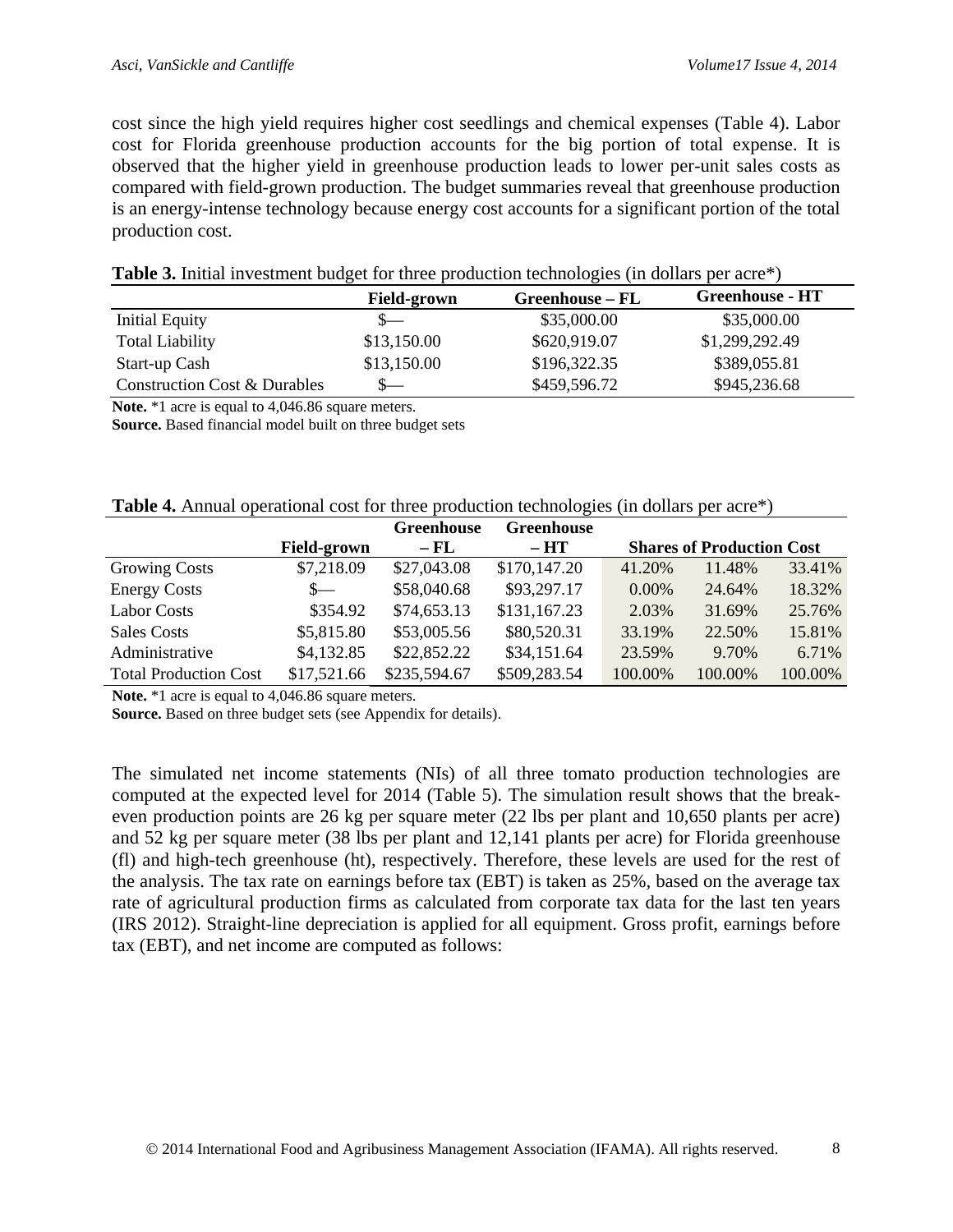|                               | <b>Field-grown</b> | Greenhouse - FL | <b>Greenhouse-HT</b> |
|-------------------------------|--------------------|-----------------|----------------------|
| <b>Expected Production</b>    | 18,370 kg          | 111,107 kg      | 214,775 kg           |
| <b>Expected Revenue</b>       | \$19,501.47        | \$338,458.85    | \$666,456.25         |
| <b>Energy Cost</b>            | $S-$               | \$58,040.68     | \$93,297.17          |
| <b>Other Costs</b>            | \$7,573.01         | \$101,696.21    | \$301,314.43         |
| <b>Gross Profit</b>           | \$11,928.46        | \$194,106.46    | \$289,382.97         |
| Sales and Administrative Cost | \$9,948.65         | \$75,857.79     | \$114,671.94         |
| Depreciation                  | $S-$               | \$61,121.85     | \$79,953.60          |
| <b>Interest Payment</b>       | \$657.06           | \$40,015.95     | \$83,412.91          |
| <b>EBT</b>                    | \$1,322.75         | \$1,726.38      | \$(6,193.80)         |
| Tax on EBT $(\%25)$           | \$330.69           | \$431.60        | $S-$                 |
| Net Income                    | \$992.06           | \$1,294.79      | \$(6,193.80)         |

| Table 5. Net income statements for alternative tomato production technologies, 2014 (\$/acre)* |  |
|------------------------------------------------------------------------------------------------|--|
|------------------------------------------------------------------------------------------------|--|

**Note.**\* 1 acre is equal to 4,046.86 square meters.

The net present value (NPV) framework is commonly used to evaluate agricultural investment. In this analysis, free cash flow (FCF) and NI are calculated for the span of ten years and discounted to the starting period. NPV was obtained by subtracting the initial investment amount from the present value of the enterprise.

(1) 
$$
NPV_0 = -(Start - up Equity Value) + \sum_{t=1}^{T} \frac{FCF_t}{(1+r)^t} + \frac{Terminal Value}{(1+r)^T}
$$

where start-up equity value is added manually to prevent firms from running out of cash during the financial year, *FCF* is the free cash flow at the time *t* for ten years of analysis, terminal value is the value of the firm at the end of ten years, and *r* is the after tax discount rate.

#### *Simulation Model*

This study aims to incorporate yield, price and cost risks into the NPV analysis. This objective is achieved by simulating the risk parameters for 10 years. Since the average depreciation of all infrastructure and durables for greenhouses is about 10 years, this time frame is selected for the analysis. A Monte Carlo simulation model of tomato production is based on the framework presented by Richardson, Lemmer, and Outlaw (2007). Risk parameters are the correlated tomato yield and sales prices used in the financial statement analysis. Data were collected from USDA-ERS (2013b) annual field-grown price and yield data from 1990 to 2012 for Florida, and from USDA-AMS (2013) monthly terminal point greenhouse prices in the eastern U.S. states from January 2004 to December 2012. Time series tomato price/yield data sets are used to assess price/yield correlation and volatility. Specifically, USDA-ERS data are used to analyze the price/yield correlation of field-grown methods; the correlation is used in price simulations, which are then applied to all financial analyses. We assume no fluctuations in greenhouse tomato yield. Moreover, the USDA-AMS data are used to calculate the premium received by greenhouse tomatoes. End-user fuel prices are used for estimating the increase in energy cost. The risk associated with this cost is accounted for in the model by using the fuel/liquid petroleum gas and electricity price relationship. The gas and electricity price data are collected from 1990 to 2012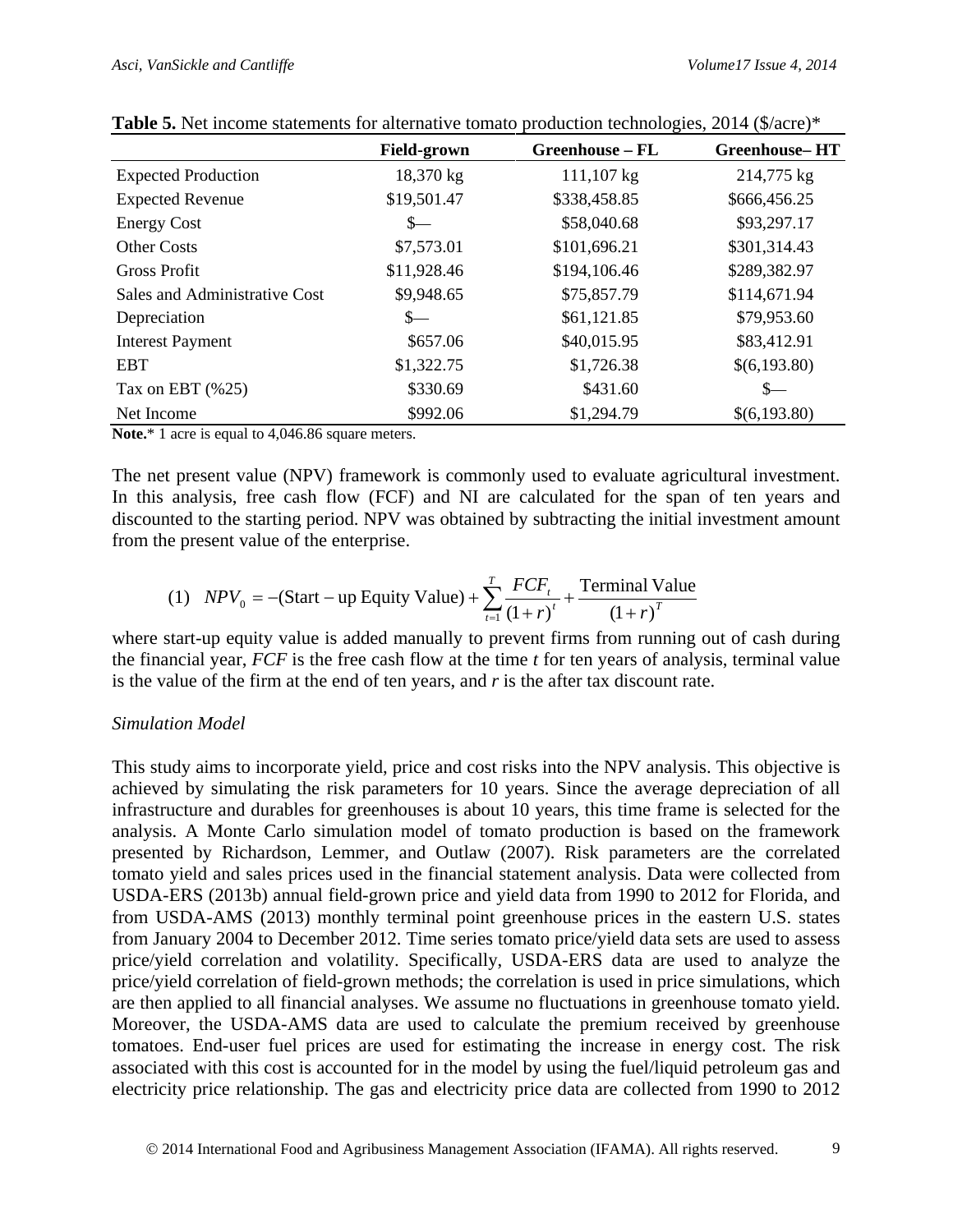(US-EIA 2013). The price change in the simulated prices is inserted as the stochastic growth rate for annual fuel and electricity expenses, which is used to generate the stochastic energy cost.

| <b>THURS</b> OF DUITING  |                      |      |                           |                |                |
|--------------------------|----------------------|------|---------------------------|----------------|----------------|
| <b>Variable</b>          | Unit                 | Mean | <b>Standard Deviation</b> | <b>Minimum</b> | <b>Maximum</b> |
| Tomato Yield             | $kg/sq$ m            | 3.86 | 0.32                      | 3.25           | 4.54           |
| <b>Sale Prices</b>       | $\frac{\sqrt{2}}{2}$ | 0.83 | 0.25                      | 0.57           | 1.60           |
| <b>Electricity Price</b> | \$/KW                | 5.32 | 0.87                      | 4.43           | 6.83           |
| Gas/LPG Price            | \$/liter             | 0.36 | 0.19                      | $0.18\,$       | 0.80           |

**Table 6.** Summary statistics for stochastic variables, 1990-2012

All simulated stochastic components are iterated simultaneously in the model and the key components of the financial model are simulated 500 times for each production technology to estimate the probability density functions (PDF) and cumulative distribution functions (CDF). The distribution of yield, revenue, cost, and net present values (NPV) are presented in Figure 4.



**Figure 4.** Risk modeling in the net present value analysis **Source.** Adapted from Copeland and Antikarov (2003).

The stochastic variables are selected as the tomato yield, sale price, fuel/lpg gas price, and electricity price. The multivariate empirical (MVE) probability distribution is used for the simulation of these variables (Richardson, Klose, and Gray 2000) where yield and sale prices correlation and, gas and electricity price correlation are utilized. MVE distribution ensures that the simulated variables have the same correlation as they were correlated in the past. Each variable is estimated with trend variable to obtain ditrended residuals with which we can calculate fractions of trend  $(S_i)$  and cumulative probabilities  $(F(S_i))$ . The stochastic variables, summarized in Table 7, are inserted into financial models for the iteration of NPV to evaluate the economic risk associated with the tomato investment decision. For each variable, CUSDi represents the correlated uniform standard deviates calculated to correlate variables appropriately (Richardson, Klose, and Gray 2000).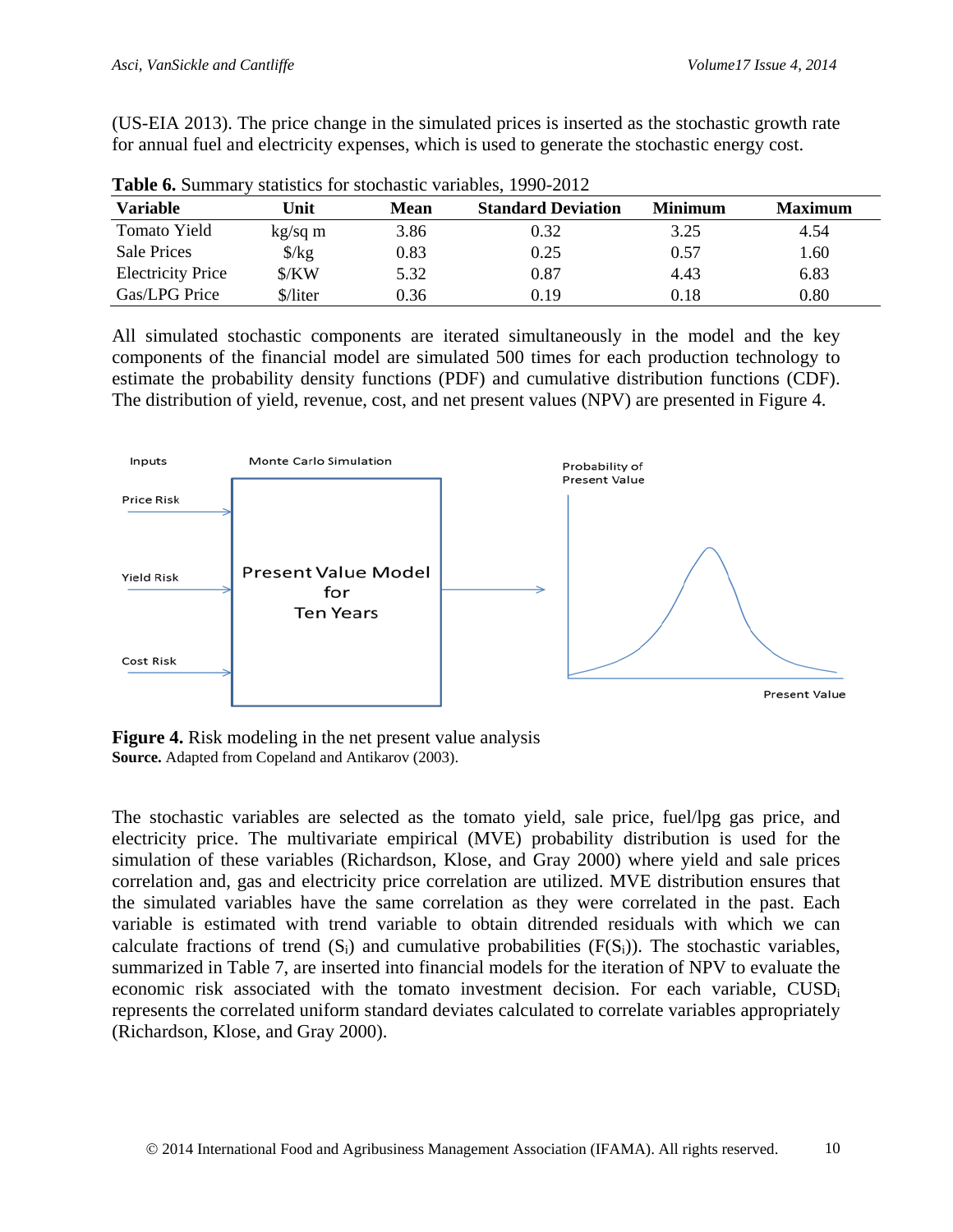| <b>Variable</b>                | Unit                          | Value                                                              |
|--------------------------------|-------------------------------|--------------------------------------------------------------------|
| Tomato Yield (Field-Grown)     | $kg/sq$ m                     | Mean Yield <sup>k</sup> * $[1 + MVE(S_i, F(S_i), CUSD_1)]$         |
| <b>Sale Prices</b>             | $\frac{\chi}{\chi}$           | Mean Price <sup>k</sup> * $[1 + \text{MVE (S_i, F(S_i), CUSD_2)}]$ |
| <b>Electricity Price</b>       | $\frac{\text{S}}{\text{K}}$ W | Mean Price <sup>k</sup> * $[1 + \text{MVE (S_i, F(S_i), CUSD_3)}]$ |
| Gas/Liquid Petroleum Gas Price | \$/liter                      | Mean Price <sup>k</sup> * $[1 + \text{MVE (S_i, F(S_i), CUSD_4)}]$ |

**Table 7.** Stochastic variables used in financial model of tomato production investment decision

The NPV distributions are ranked using Simetar© software. Mean variance method, first and second degree stochastic dominance, stochastic dominance with respect to a function (SDRF), and stochastic efficiency with respect to a function (SERF) are applied to rank the risky alternatives (Hardaker et al. 2004). Stochastic dominance with respect to a function (SDRF) and stochastic efficiency with respect to a function (SERF) allow us to incorporate risk aversion in our analysis (Richardson and Outlaw 2008).

### *Real Option Approach*

The NPV analysis has the following limitations: (1) only current information available at the time of the decision is used; (2) after the initial investment decision is made, the future decisions cannot be analyzed; and (3) just a single discount rate is used to calculate NPV (as opposed to allowing the rate to change over time). Hence, the analysis of NPV using criteria discussed above may be incomplete, and it may be insufficient to explain why U.S. growers still do not switch to the greenhouse tomato production. The next step in this research is to use the real options approach (ROA) to evaluate the viability of greenhouse tomato production in Florida. ROA has several advantages. First, ROA allows including the future value of agricultural investment into the current investment decision analysis. Second, ROA controls for the irreversibility of investment in the analysis. Third, ROA allows modeling a dynamic decisionmaking process while NPV models for the current decision. Fourth, ROA allows for the flexibility of agricultural investment by including the non-linear distribution of the cash flow or the eventual risk profile changes. The main difference in the concept of NPV and ROA could be shown as follows:

- (2)  $NPV: MAX(at \t t=0)[0, E_0(V_t X)]$
- (3)  $ROA: E_0MAX(at \ t = T)[0, V_t X]$

where  $V_t - X$  represents the comparison of the possible values to choose the best among the possible alternatives (Copeland and Antikarov 2003). ROA uses expectation of maximum values where the decision is made after the information is revealed (maximize at *t*=*T*). In contrast, NPV assigns the decision for today by looking at the maximum of the expectations (maximize at *t*=0). Real option value is calculated by using the binomial decision tree procedure described by Copeland and Antikarov (2003) and used by Iwai and Emerson (2008). The details of the calculations and the assumptions are summarized in the result section.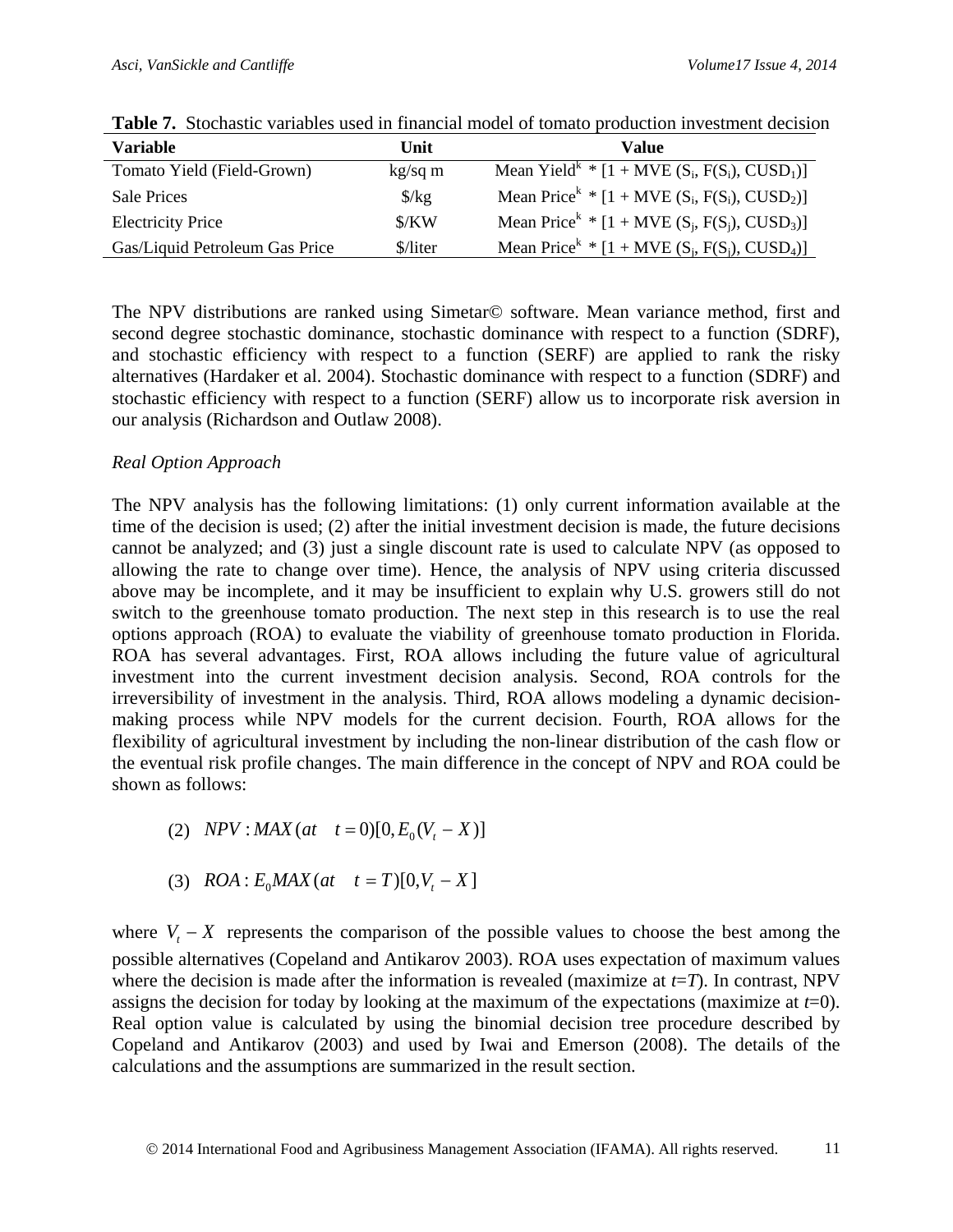# **Results**

The non-stochastic NPVs can be computed when all assumptions are substituted into the financial model at the mean values. Table 8 presents cash balances and net incomes for fieldgrown and greenhouse tomato production for ten-year periods. We use equation (1) to separately calculate NPVs for each technology.

| Table 8. Cash balances (CB) and net incomes for field-grown and greenhouse tomato |  |  |
|-----------------------------------------------------------------------------------|--|--|
| productions $(\frac{5}{\arccos}^*)^*$                                             |  |  |

|              | <b>Field-grown</b> |                    | <b>Greenhouse - FL</b> |                    | <b>Greenhouse - HT</b> |                    |
|--------------|--------------------|--------------------|------------------------|--------------------|------------------------|--------------------|
| <b>Years</b> | <b>CB</b>          | <b>Net Incomes</b> | CB                     | <b>Net Incomes</b> | CB                     | <b>Net Incomes</b> |
| 2014         | \$14,404.89        | \$992.06           | \$226,838.19           | \$2,478.53         | \$394,471.53           | (\$6,193.80)       |
| 2015         | \$15,654.05        | \$981.08           | \$257,196.79           | \$5,290.71         | \$400,997.94           | \$1,002.08         |
| 2016         | \$16,892.13        | \$964.64           | \$287,299.40           | \$8,245.50         | \$406,864.84           | \$6,923.71         |
| 2017         | \$18,113.69        | \$942.65           | \$261,829.38           | \$10,299.70        | \$402,877.48           | \$12,977.68        |
| 2018         | \$19,313.16        | \$914.97           | \$277,034.58           | \$13,328.65        | \$406,776.82           | \$19,539.92        |
| 2019         | \$20,484.85        | \$881.52           | \$252,064.54           | \$15,890.36        | \$409,288.96           | \$26,473.89        |
| 2020         | \$21,622.99        | \$842.15           | \$151,496.24           | \$18,725.42        | \$255,378.75           | \$33,679.74        |
| 2021         | \$22,721.66        | \$796.77           | \$199,911.79           | \$21,934.31        | \$303,641.17           | \$40,144.11        |
| 2022         | \$23,774.85        | \$745.24           | \$277,684.01           | \$21,639.57        | \$436,434.02           | \$39,720.92        |
| 2023         | \$24,776.40        | \$687.45           | \$308,825.43           | \$20,603.35        | \$558,720.30           | \$38,998.94        |

**Note.** \*1 acre is equal to 4,046.86 square meters.

Table 9 suggests that high-tech greenhouse production is the most feasible investment opportunity at the mean. Florida greenhouse technology is the second best investment (given the assumptions made). The [deterministic] NPV results presented in Table 9 are insufficient to explain the greenhouse investment decision made by Florida tomato producers. Therefore, to explain the producers' choices, deterministic NPV values are simulated using Monte Carlo method applied to the financial model in Simetar© add-in to Excel.

**Table 9.** Deterministic net present values per an acre field grown and greenhouse tomato productions\*

| <b>Present Value</b> | <b>Initial Equity</b> | <b>Net Present Value</b> |
|----------------------|-----------------------|--------------------------|
| \$3,705.19           | $S-$                  | \$3,705.19               |
| \$74,130.33          | \$35,000.00           | \$39,130.33              |
| \$105,289.52         | \$35,000.00           | \$70,289.52              |
|                      |                       |                          |

**Note.** \* 1 acre is equal to 4,046.86 square meters.

NPV simulations are completed for the stochastic components which represents the risk associated with the tomato production technologies considered (i.e., yield, sale prices, gas price, and electricity price). The simulation results are summarized in Table 10. "Greenhouse-HT" has the largest mean; however, "Field-grown" has the lowest standard deviation. Therefore, we cannot rank the investment decision by using the mean variance method only.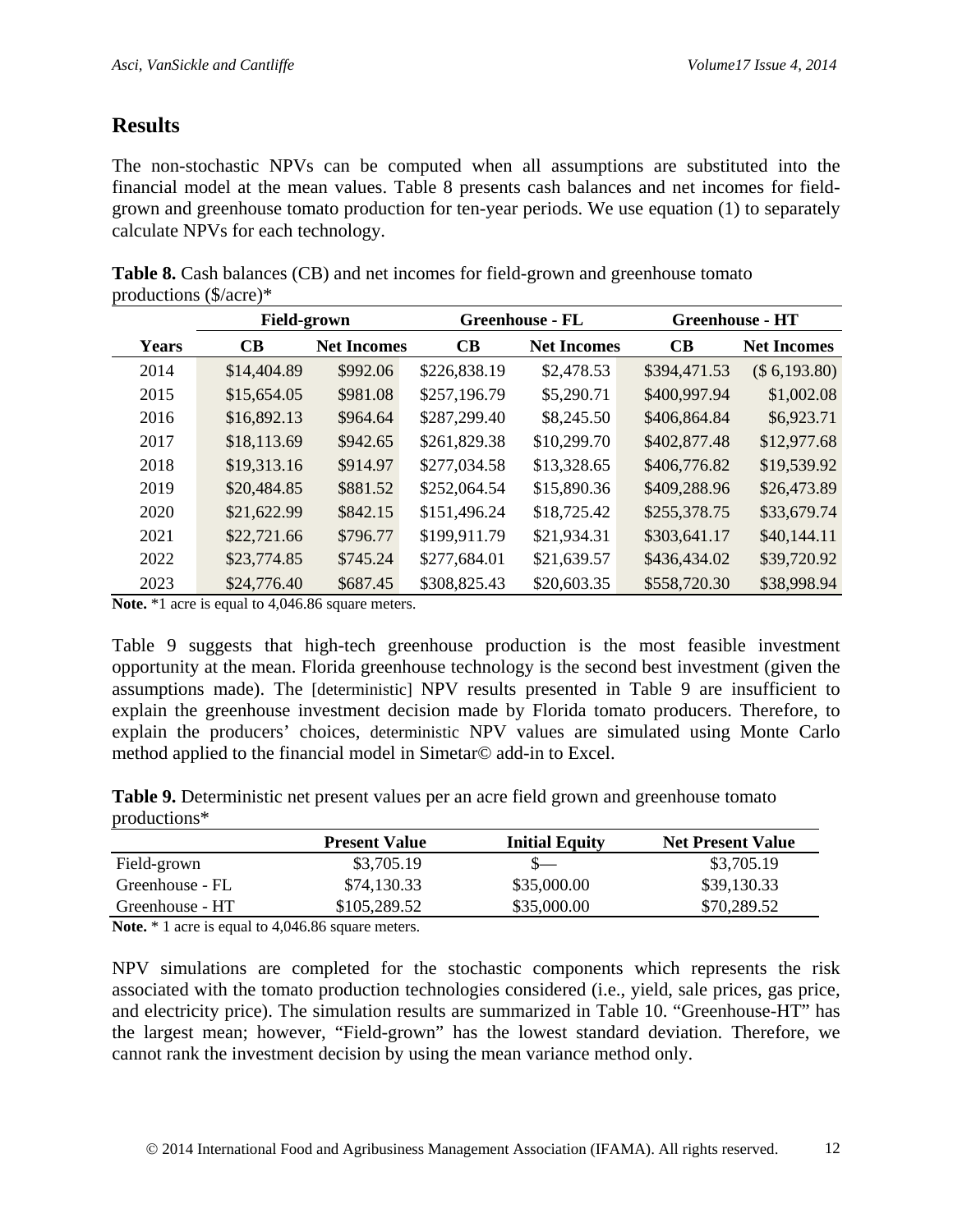| $\sim$ 0.000 $\sim$ 0.000 $\sim$ 0.000 $\sim$ |                                |                      |                      |                    |  |  |
|-----------------------------------------------|--------------------------------|----------------------|----------------------|--------------------|--|--|
|                                               | Units $*$                      | <b>Greenhouse-HT</b> | <b>Greenhouse-FL</b> | <b>Field-grown</b> |  |  |
| Mean                                          | $\frac{\text{S}}{\text{acre}}$ | 57,494.36            | 30,204.39            | 320.34             |  |  |
| <b>Standard Deviation</b>                     |                                | 60,035.25            | 37,676.04            | 4,130.99           |  |  |
| Coefficient of Variation                      | $\%$                           | 104.42               | 124.74               | 1,289.58           |  |  |
| Minimum                                       | $\frac{\text{S}}{\text{acre}}$ | (122, 421.19)        | (85,587.57)          | (14,079.44)        |  |  |
| Maximum                                       | $\frac{\text{S}}{\text{acre}}$ | 222,902.09           | 126,208.66           | 10,434.16          |  |  |

|  |  |  |  | Table 10. Summary statistics of Monte Carlo simulation for NPVs of alternative technologies |
|--|--|--|--|---------------------------------------------------------------------------------------------|
|--|--|--|--|---------------------------------------------------------------------------------------------|

**Notes.** \* 1 acre is equal to 4,046.86 square meters.

The cumulative distribution function (CDF) of NPV values for alternative production technologies are illustrated in Figure 5. CDFs cross each other and, hence, the technologies cannot be ranked using the first order stochastic dominance criterion (Table 11 and Figure 5).

In turn, the second-order stochastic dominance criterion suggests that "Greenhouse-HT" dominates both "Greenhouse-FL" and "Field-grown". Furthermore, "Greenhouse-FL" dominates "Field-grown". This result indicates that "Greenhouse-HT" is the most preferred investment option, and "Greenhouse-FL" is the second-best choice, among the three technologies considered.

| Table 11. First and second order stochastic dominance rankings for alternative technologies |  |
|---------------------------------------------------------------------------------------------|--|
|---------------------------------------------------------------------------------------------|--|

|                                | <b>Greenhouse-HT</b> | <b>Greenhouse-FL</b>         | <b>Field-grown</b> | Approx. Area |
|--------------------------------|----------------------|------------------------------|--------------------|--------------|
| <b>First Degree Dominance</b>  |                      |                              |                    |              |
| Greenhouse-HT FDD:             |                      | -                            |                    |              |
| Greenhouse-FL FDD:             |                      | -                            |                    |              |
| Field-grown FDD:               |                      | -                            |                    |              |
| <b>Second Degree Dominance</b> |                      |                              |                    |              |
| Greenhouse-HT SDD:             |                      | Dominates                    | Dominates          | 167,059.7    |
| Greenhouse-FL SDD:             |                      | $\qquad \qquad \blacksquare$ | Dominates          | 194,511.2    |
| Field-grown SDD:               |                      | $\overline{\phantom{0}}$     |                    | 224,362.5    |



**Figure 5.** CDFs of simulated NPVs for alternative technologies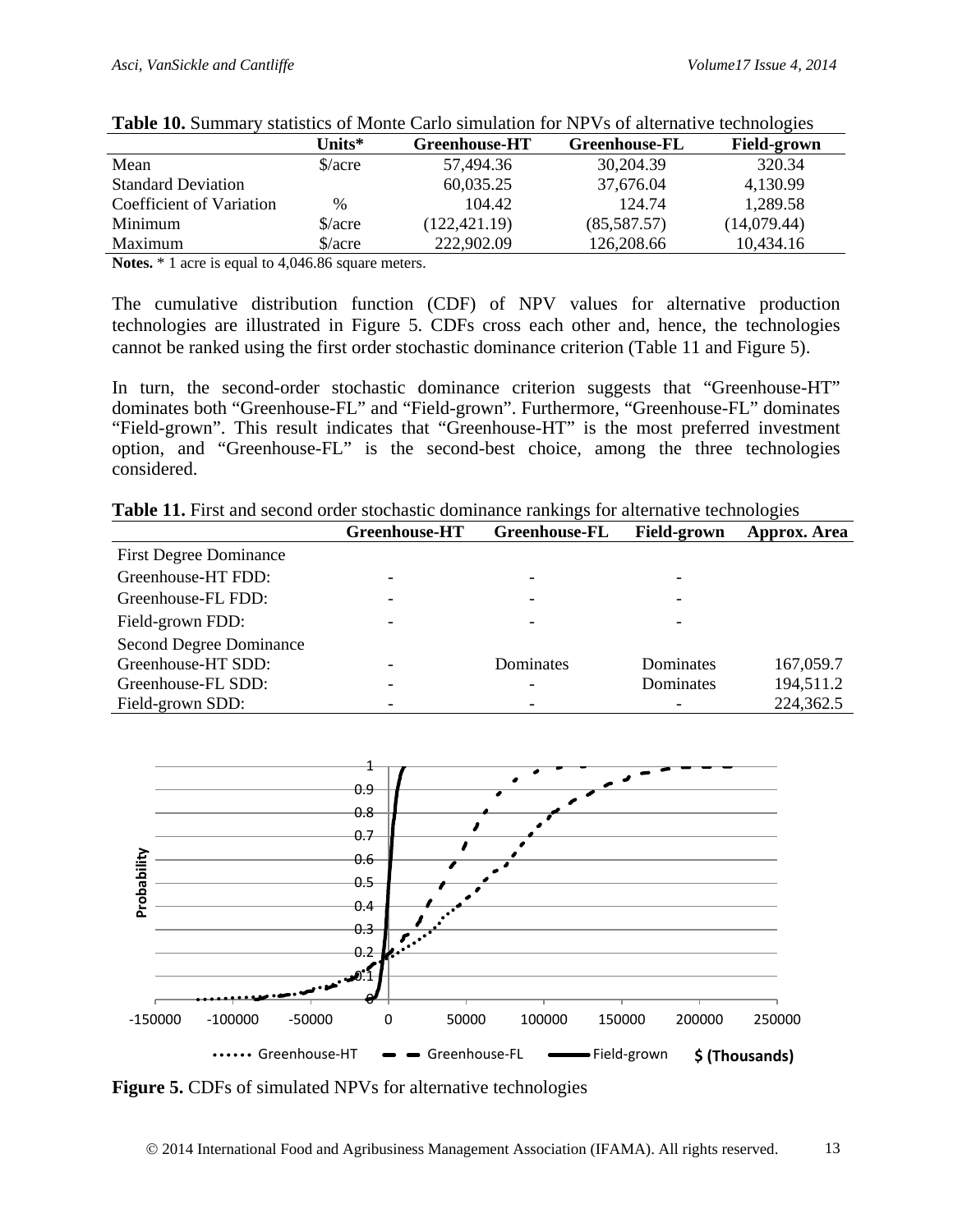Risk aversion of the decision maker is taken into consideration when we rank the investment alternatives with stochastic dominance with respect to a function (SDRF) analysis (Richardson and Outlaw 2008). The first preferred set based on SDRF at the lower risk aversion coefficient (ARAC=0) shows the ranking for a risk neutral producer (Table 12). The ranking for risk neutral producer suggests that "Greenhouse-HT" is the first preferred alternative, followed by "Greenhouse-FL" and "Field-grown" technologies, which is consistent with the second-degree stochastic dominance result. However, the investment preference among the alternative options changes for the extremely risk-averse producer (ARAC=0.00004). Thus, extremely risk-averse decision makers prefer field-grown tomato production over both greenhouse technologies.

| <b>Ranking</b>                 | <b>Name</b>     | <b>Level of Preference</b> |
|--------------------------------|-----------------|----------------------------|
| Risk-neutral producer          |                 |                            |
|                                | Greenhouse-HT   | Most Preferred             |
|                                | 2 Greenhouse-FL | 2nd Most Preferred         |
|                                | 3 Field-grown   | 3rd Most Preferred         |
| Extremely risk-averse producer |                 |                            |
|                                | Field-grown     | Most Preferred             |
|                                | 2 Greenhouse-FL | 2nd Most Preferred         |
|                                | 3 Greenhouse-HT | 3rd Most Preferred         |

**Table 12.** Stochastic dominance with respect to a function results

The SDRF results also show that "Greenhouse-FL" dominates "Greenhouse-HT" when the decision maker is extremely risk-averse (Table 12). To explain this result, one can search for the cases where "Greenhouse-FL" might dominate all other alternatives with stochastic efficiency with respect to a function (SERF). SERF provides us a broad overview of the risky alternatives over a range of absolute risk aversion coefficients (ARAC). Figure 6 illustrates the certainty equivalent of the alternative technologies for a range of producers' risk-aversion levels (i.e., from risk neutral to extremely risk-averse). The figure indicates that "Greenhouse-HT" dominates for the ARAC values from 0 to 0.000026, and "Greenhouse-FL" dominates from 0.000026 to 0.000035 and "Field-grown" dominates for ARACs greater than 0.000035. This result implies that "Greenhouse-HT" is the preferred technology for the risk neutral and normally risk-averse producer. In turn, "Greenhouse-FL" is the preferred risky alternative for moderately risk-averse producer, and finally, "Field-grown" is only preferred by an extremely risk-averse producer.

Real option approach is implemented by constructing the binomial decision tree. Field-grown tomato production is taken as a base production technique for Florida, and the investment option for greenhouse tomato is investigated. The procedure described by Copeland and Antikarov (2003) is followed for the multiplicative stochastic process to calculate ROA. The uncertainty in field-grown production is estimated by generating 500 sets of net income based on the simulating cost and revenue terms. We obtain the volatility from the standard deviation of the simulated annual rate of return defined as  $z = (PV_{2014}^{fg} + NI_{2014}^{fg}) / ln(PV_{2013}^{fg}) - 1$  where  $PV_1$  and  $NI_1$  represent the present value of field grown production and net income, respectively, for the 2014 season, and  $PV_0$  is the fixed present value at \$16,855.19 for the 2013 season. The mean ( $\mu_z$ ) and the standard deviation ( $\sigma_z$ ) of the annual rate of return are found as 0.16 and 0.92, respectively. The standard deviation indicates the high volatility for the field-grown production; therefore, we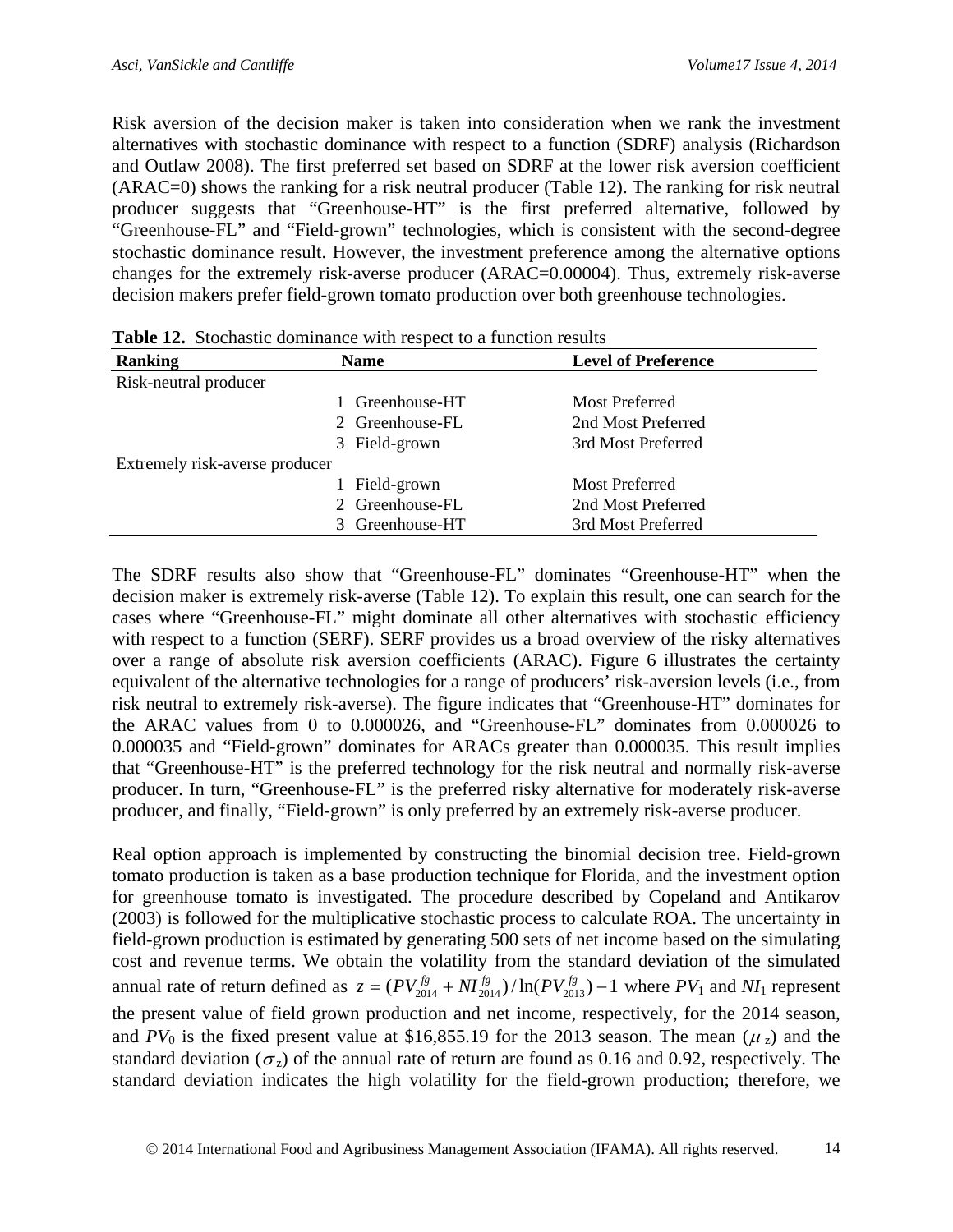expect high option value to incentivize growers to postpone the new investment (Dixit and Pindyck 1994).



**Figure 6.** Stochastic efficiency with respect to a function under a negative exponential utility function

The present value for the 2014 season (\$14,405) is the cash balance for the field-grown technology (Table 8), and NPV for 2014 is calculated by adding net income (\$992) to the present value of the same year, yielding \$15,397. The upper and lower values for 2015 are calculated by using the annual volatility of the field-grown production, 0.92; therefore, NPV for 2015 would either be \$35,954 ( $PV_{2014}^{fs} \cdot e^{(\sigma_z \sqrt{dt})}$ ) or \$5,771 ( $PV_{2014}^{fs} \cdot e^{(-\sigma_z \sqrt{dt})}$ ) where  $dt$ =1 (Figure 7). Then, we could find PVs for the 2015 season by discounting the calculated NPVs with the ratio calculated as  $\frac{NI_{2015}^f}{(PV_{2015}^{fg} + NI_{2015}^{fg})}$ . This procedure is followed for the all the years until we calculate all branches in the decision tree (Figure 8).



**Figure 7.** Present value binomial tree for the first three years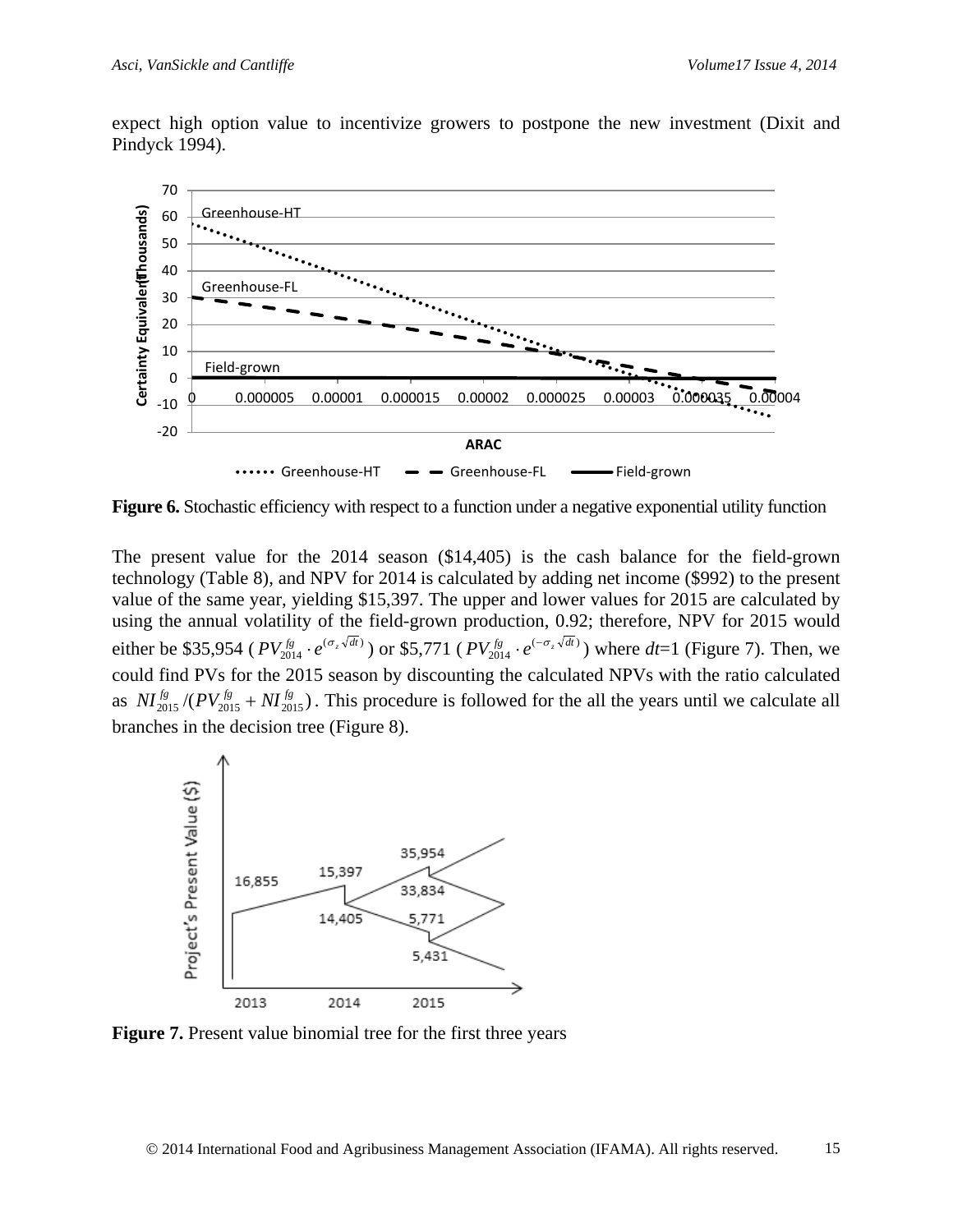

**Figure 8.** Present value binomial tree for field-grown tomato production

As described in Copeland and Antikarov (2003), we analyze the optimal execution of real options starting at the end of the tree when the option expires. We analyze two different investment options for the field-grown producer: (1) investment in Florida greenhouses and (2) investment in high-tech greenhouses. The final nodes of the option calculation are chosen as the maximum of the three values demonstrated as  $MAX(PV_{2023}^{fg}, PV_{2023}^{fl} - IE_{2023}^{fl} - IE_{2023}^{ht} - IE_{2023}^{ht})$ . The values are the present value of the final year ( $PV_{2023}^{~(g)}$ ) in Figure 8, present value of high-tech



greenhouse in 2023 minus discounted initial equity for 2023 ( $PV_{2023}^{fl} - I E_{2023}^{fl}$ ) in Table 8, and the present value of the Florida greenhouse in 2023 minus the discounted initial equity for 2023 ( $PV_{2023}^{ht} - IE_{2023}^{ht}$ ) in Table 8. For instance, the top node of the end of three is the maximum value comparing the present value \$36,799,192 from the binomial tree, the value given from the Florida greenhouse as  $$308,825 - $35,000/(1+0.3)^{10}$ , and the value given from the Florida greenhouse as \$558,720–  $$35,000/(1+0.3)^{10}$ , shown in Figure 9.

**Figure 9.** Real option calculation for top nodes of last two years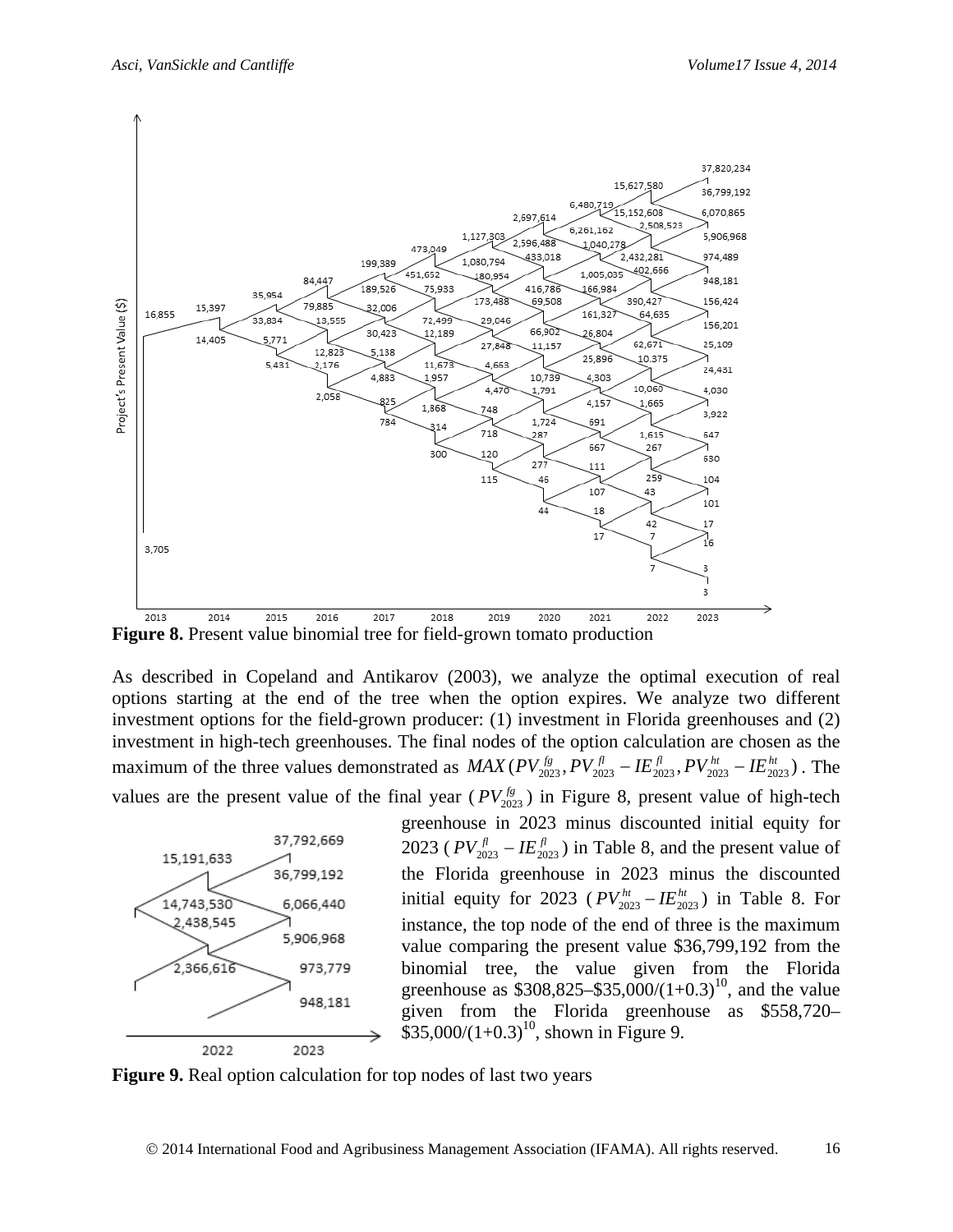The remaining nodes are calculated by replicating portfolio approach. Following Iwai and Emerson (2008), one can derive the equation for holding option value  $(C_t)$  at time *t* as  $C_t = \left[ qC_{t+1}^u + (1-q)C_{t+1}^d \right] / (1+r_f)$  where q is the risk neutral probability  $q = ((1+r_f) - e^{-\sigma_z}) / (e^{\sigma_z} - e^{-\sigma_z})$ , risk-free rate of return is taken as 3% calculated from ten-year Treasury bills and,  $C^u$  and  $C^d$ denote the up and down state of the option values, respectively. Next, we compare the holding option value with the investment options as  $MAX(C_t, PV_t^{\beta} - IE_t^{\beta}, PV_t^{\beta} - IE_t^{\beta})$ *ht t fl t*  $MAX(C_t, PV_t^{\beta} - IE_t^{\beta}, PV_t^{\beta} - IE_t^{\beta})$  and repeat the procedure for the all the remaining nodes. Finally, we compute NPV with option value as \$421,240 (Figure 10). Option value is simply calculated by subtracting NPV value from the NPV with option value which is  $$421,240 - $15,397 = $405,843$ . This option value indicates how much a grower loses when the investment option is exercised.



**Figure 10.** Real option calculation for greenhouse tomato investment

Table 13 summarizes the NPV results for each tomato production technology with the option value. The results suggest that a grower in field-grown production still has a high option value to invest in greenhouse technology given the assumed production information. The results explain why we may not have seen greenhouse investment in Florida.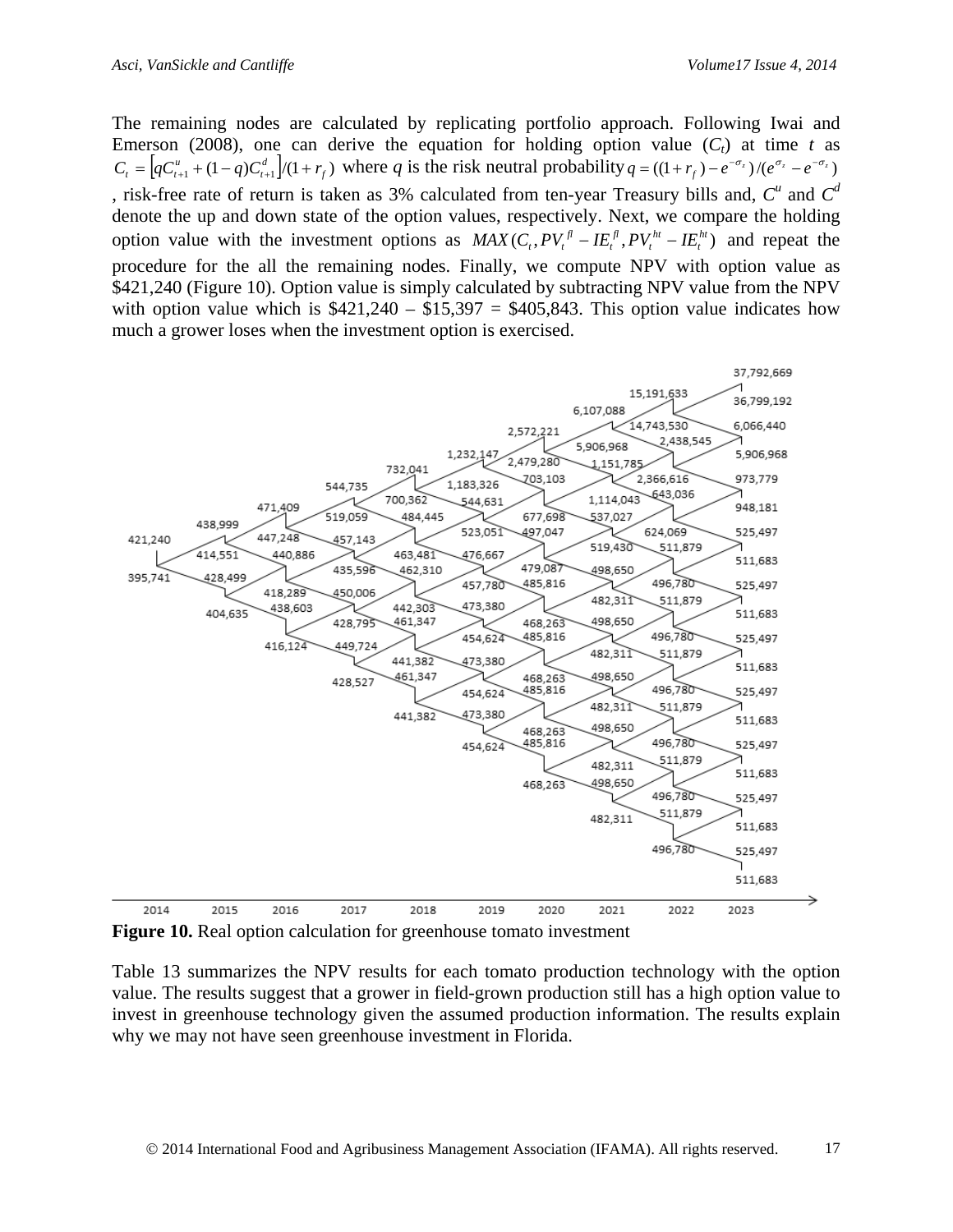|                                                                                            | <b>Present Value</b> | <b>Initial Equity</b> | <b>Net Present Value</b> | <b>Option Value</b> |
|--------------------------------------------------------------------------------------------|----------------------|-----------------------|--------------------------|---------------------|
| Field-grown                                                                                | \$3,705.19           |                       | \$3,705.19               |                     |
| $Greenhouse - FL$                                                                          | \$74,130.33          | \$35,000.00           | \$39,130.33              | \$405,842.66        |
| Greenhouse – HT                                                                            | \$105,289.52         | \$35,000.00           | \$70,289.52              | \$405,842.66        |
| $\mathbf{M}$ $\mathbf{L}$ $\mathbf{L}$ $\mathbf{L}$ $\mathbf{L}$ $\mathbf{L}$ $\mathbf{L}$ | 1.101707             |                       |                          |                     |

**Table 13.** Net present values with option value for field grown and greenhouse tomato production (\$/acre)\*

**Note.** \* 1 acre is equal to 4,046.86 square meters.

## **Conclusions**

Florida tomato growers have lost market share in the last decade to increasing Mexican greenhouse tomato imports. Although Florida producers achieved an agreement with Mexican producers for a fixed floor price for Mexican tomatoes in 1996, domestic tomato sales continued to decline in the winter season. The renegotiated antidumping investigation suspension agreement came into force in the summer of 2013. This agreement could help Florida growers in competing with imported greenhouse tomatoes, but the lower-cost imported field-grown tomatoes will still be a threat for the market share of the domestic growers. In addition, a greenhouse tomato receives premium prices compared to a field-grown mature green tomato at retail since consumers in the United States perceive a greenhouse tomato as high quality and flavorful.

This study examines the investment potential of Florida producers in greenhouse tomato production. Greenhouse production technology is considered as a strategy to mitigate the impact of the increasing Mexican greenhouse tomato imports on the profitability of Florida's tomato producers. The NPV analysis suggests that investment in the high technology greenhouse is preferred over regular greenhouse and field-grown production (if the crop yield for each technology is fixed at the break-even point). However, the investment decision preferences change with an increase in a producer's risk-aversion coefficient. Stochastic efficiency ranking of the investment decision shows that the high technology greenhouse is preferred by risk-neutral and normally risk-averse decision makers. However, moderately risk-averse decision makers would prefer to invest in a regular Florida greenhouse technology while extremely risk-averse growers would continue to produce field-grown tomatoes. These results are consistent with what has been witnessed in tomato production in Florida. The increase in greenhouse investment shows that some growers are beginning to take more risk because they find greenhouse investment as a way to compete better in the market. However, at this point in time, the producers continue to choose to have the option open instead of committing to investment in greenhouse technology because of high option values in Florida. This explains why there are few greenhouse operations in Florida.

The risk of the new tomato production technology is related to the price, production and financial risks. Policies or market conditions that decrease these risks (by affecting credit availability, interest rates, insurance, energy prices, tomato prices, effective risk management strategies, technological advancement in greenhouse production, etc.) would decrease the option value. Thus, with these policies or market conditions, greenhouse tomato production becomes preferable for Florida producers. Otherwise, greenhouse production in Florida will most likely come from outside of Florida exactly as it has done in Arizona (EuroFresh Farms), Texas (Village farms), California (numerous producers), Maine (Backyard farms), and Canada (mainly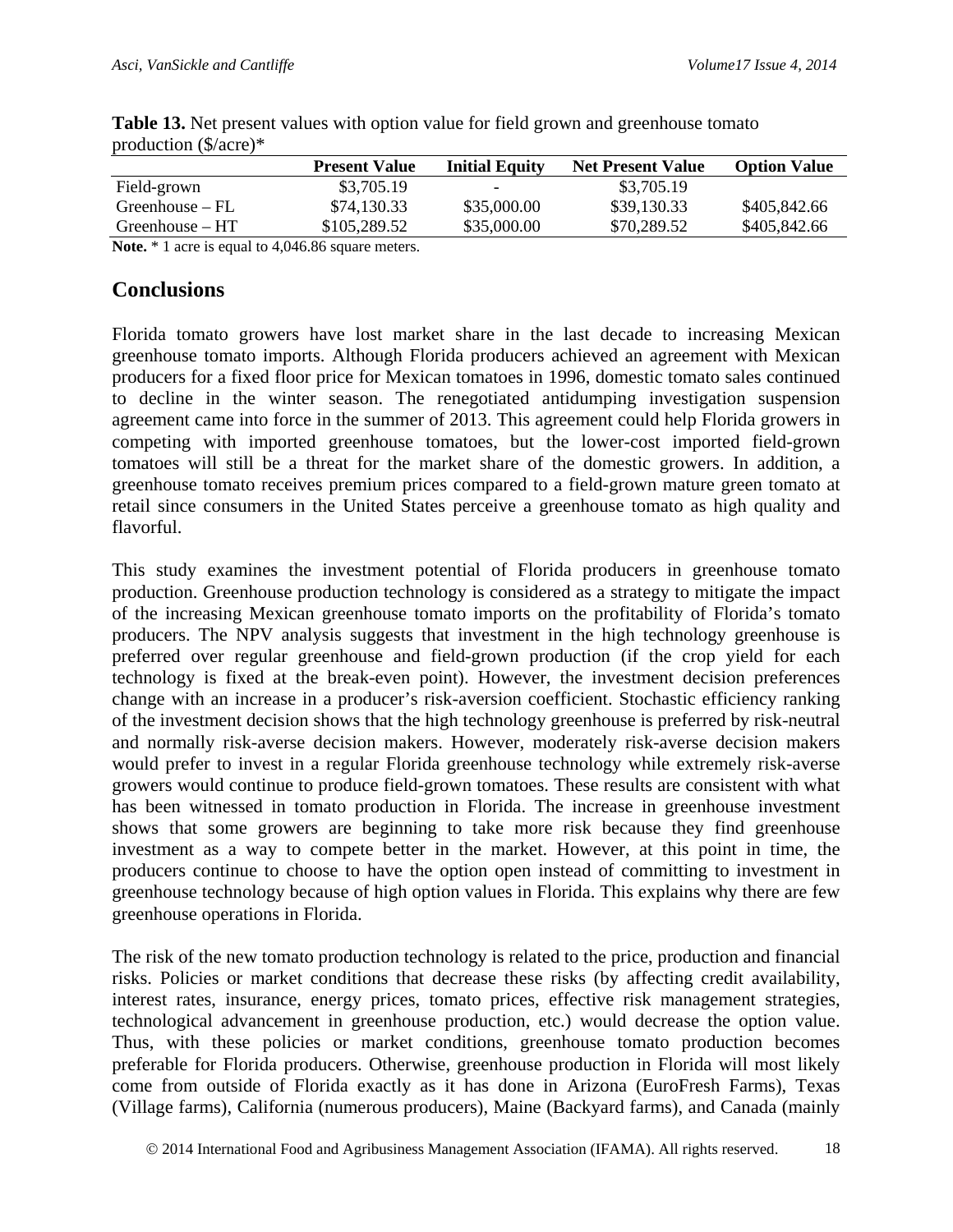immigration from Holland) because Florida tomato producers are least likely to convert to greenhouse production due to their extremely high costs of investments in their field operations and packing houses.

#### **References**

- Anderson, J.R., J.L. Dillon, and J.B. Hardaker. 1977. *Agricultural Decision Analysis*. Ames: Iowa State University Press.
- Agcensus. 2012. USDA Census of Agriculture 2012 Vol. 1 Chap. 1: State Level Data, Florida. [http://www.agcensus.usda.gov/Publications/2012/Full\\_Report/Volume\\_1,\\_Chapter\\_1\\_State](http://www.agcensus.usda.gov/Publications/2012/Full_Report/Volume_1,_Chapter_1_State_Level/Florida/) [\\_Level/Florida/](http://www.agcensus.usda.gov/Publications/2012/Full_Report/Volume_1,_Chapter_1_State_Level/Florida/) [accessed June 21, 2014].
- Bredahl, M., A. Schmitz, and J.S. Hillman. 1987. Rent Seeking in International Trade: The Great Tomato War. *American Journal of Agricultural Economics* 69(1): 1-10.
- Cantliffe D.J. and J.J. VanSickle. 2003. Competitiveness of the Spanish and Dutch Greenhouse Industries with the Florida Fresh Vegetable Industry. EDIS #HS918. UF/IFAS Extension, Gainesville, FL.
- Collins R.A. and P.J. Barry. 1986. Risk Analysis with Single-Index Portfolio Models: An Application to Farm Planning. *American Journal of Agricultural Economics* 68(1): 152-61.
- Cook R. and L. Calvin. 2005. Greenhouse Tomatoes Change the Dynamics of the North American Greenhouse Tomato Industry, Economic Research Service (ERS), United States Department of Agriculture, Washington, DC.
- Copeland, T. and V. Antikarov. 2003. *Real Options: A Practioner's Guide*. 2nd Edition, Texere, New York.
- Dixit, A.K. and R.S. Pindyck. 1994. *Investment under Uncertainty*. Princeton University Press, New Jersey.
- Hardaker, J.B., J.W. Richardson, G. Lien, and K.D. Schumann. 2004. Stochastic Efficiency Analysis with Risk Aversion Bounds: A Simplified Approach. *The Australian Journal of Agricultural and Resource Economics* 48(2): 253-270.
- Harwood, J., R.G. Heifner, K. Coble, P. Janet, and A. Somwaru. 1999. Managing Risk in Farming: Concepts, Research and Analysis. Economic Research Service (ERS), United States Department of Agriculture, Washington, DC.
- Hazell, P.B.R. 1971. A Linear Alternative to Quadratic and Semivariance Programming for Farm Planning under Uncertainty. *American Journal of Agricultural Economics* 53(1): 53-62.
- IRS. 2012. Corporation-Data-by-Sector-or-Industry. [http://www.irs.gov/uac/SOI-Tax-Stats---](http://www.irs.gov/uac/SOI-Tax-Stats---Corporation-Data-by-Sector-or-Industry%23_bm2) [Corporation-Data-by-Sector-or-Industry#\\_bm2](http://www.irs.gov/uac/SOI-Tax-Stats---Corporation-Data-by-Sector-or-Industry%23_bm2) [accessed October 21, 2013].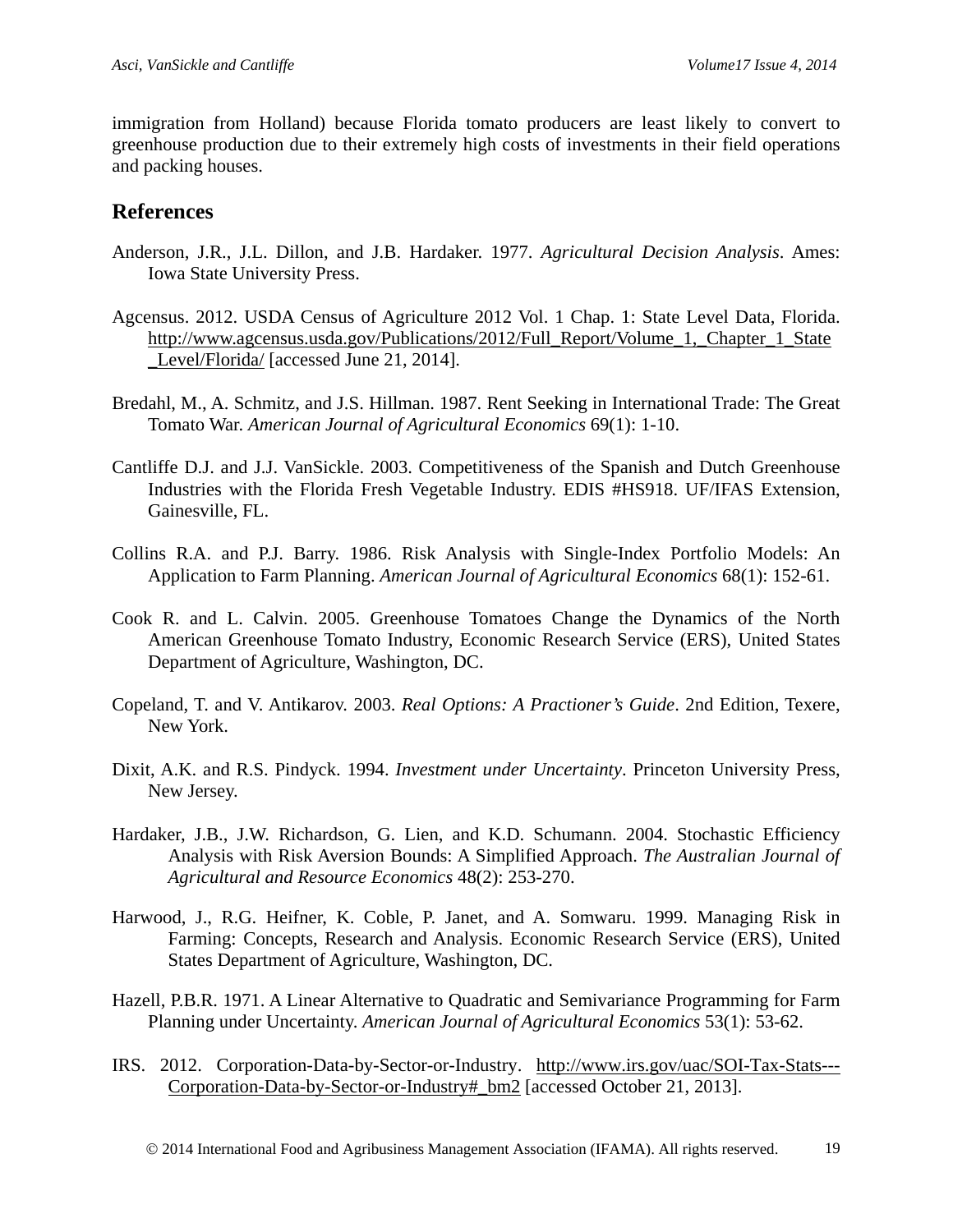- Iwai N. and R.D. Emerson. 2008. Labor Cost and Sugarcane Mechanization in Florida: NPV and Real Options Approach. Paper presented at Immigration Reform: Implications for Farmers, Farm Workers, and Communities Conference, Washington, DC. May 8-9.
- King, R.P. and L.J. Robison. 1981. An Interval Approach to the Measurement of Decision Maker Preference. *American Journal of Agricultural Economics* 63(1): 510-520.
- Mapp, H. P. and G. A. Helmers. 1984. Methods of Risk Analysis for Farm Firms. In *Risk Management in Agriculture*, edited by P. J. Barry, 116-128. Ames: Iowa State University Press.
- Nelson, A.G. and T.D. Harris. 1978. Designing an Instructional Package: The Use of Probabilities in Farm Decision Making. *American Journal of Agricultural Economics* 60(1): 993-97.
- Palma, M.A., J.W. Richardson, B.E. Roberson, L.A. Ribera, J. Outlaw, and C. Munster. 2011. Economic Feasibility of a Mobile Fast Pyrolysis System for Sustainable Bio-crude Oil Production. *International Food and Agribusiness management Review* 14(3): 1-16.
- Pena J.G. 2005. Greenhouse Vegetable Production Economic Considerations, Marketing, and Financing.Aggie Horticulture. Texas A&M AgriLife Extension (May). [http://aggie](http://aggie-horticulture.tamu.edu/greenhouse/hydroponics/economics.html)[horticulture.tamu.edu/greenhouse/hydroponics/economics.html](http://aggie-horticulture.tamu.edu/greenhouse/hydroponics/economics.html) [accessed May 1, 2013].
- Richardson, J.W., S.L. Klose, and A.W. Gray. 2000. An applied procedure for estimating and simulating multivariate empirical (MVE) distribution in farm-level risk assessment and policy analysis. *Journal of Agricultural and Applied Economics* 32(2): 299-315.
- Richardson, J.W., W.J. Lemmer, and J.L. Outlaw, 2007. Bio-ethanol Production from Wheat in the Winter Rainfall Region of South Africa: A Quantitative Risk Analysis. *International Food and Agribusiness Management Review* 10(2): 181-204.
- Richardson, J.W. and H.P. Mapp, Jr. 1976. Use of probabilistic cash flows in analyzing investments under conditions of risk and uncertainty. *Southern Journal of Agricultural Economics* 8: 19-24.
- Richardson, J.W. and C.J. Nixon. 1982. Producer's preference for a cotton farmer owned reserve: an application of simulation and stochastic dominance. *Western Journal of Agricultural Economics*, 7: 123-132.
- Richardson, J.W. and J.L. Outlaw.2008. Ranking Risky Alternatives: Innovations in Subjective Utility Analysis. *WIT Transactions on Information and Communication* 39(1): 213-224.
- Richardson, J.W., K.D. Schumann, and P.A. Feldman.2008. *Simetar: Simulation and Econometrics to Analyze Risk.* Simetar Inc, College Station, TX.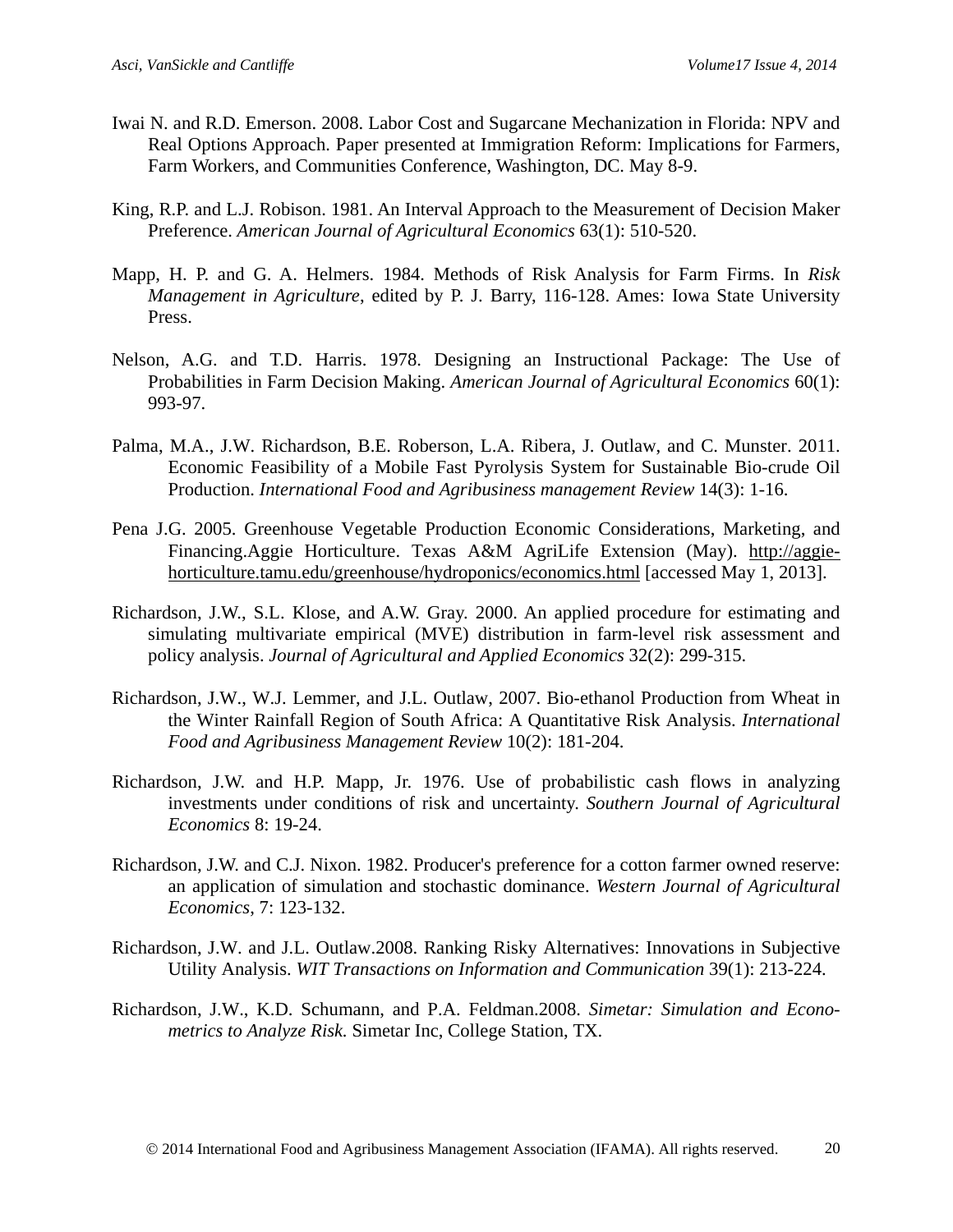- Roberts, M.J., C. Osteen, and M. Soule. 2004. Risk, Government Programs, and the Environment. Technical Bulletin No. 1908. Washington, D.C.: USDA, Economic Research Service.
- Robison, L.J. and J.R. Brake. 1979. Application of Portfolio Theory to Farmer and Lender Behavior. *American Journal of Agricultural Economics* 61(1): 158-64.
- SAGARPA. 2013. Protected Agriculture. <http://houseofproduce.com/news/production/?storyid=141> [accessed January 15, 2013].
- Santos B.M., E.J. McAvoy, M.Ozores-Hampton, G.E. Vallad, P.J. Dittmar, S.E. Webb, H.A. Smith, and S.M. Olson. 2013. Chapter 12, Tomato Production. EDIS #HS739. UF/IFAS Extension, Gainesville, FL.
- Smith J.L., T.D. Hewitt, R.C. Hochmuth, and G.J. Hochmuth. 2009. Enterprise Budget and Cash Flow for Greenhouse Tomato Production - Florida Greenhouse Vegetable Production Handbook, Volume 3. EDIS #HS792. UF/IFAS Extension, Gainesville, FL.
- Smith S. and J.J. VanSickle. 2009. Interactive Budgets. <http://www.fred.ifas.ufl.edu/iatpc/ibudgets09.php> [accessed January 15, 2013].
- Sonka, S.T. and G. F. Patrick. 1984. Risk Management and Decision Making in Agricultural Firms. In *Risk Management in Agriculture*, edited by P. J. Barry, 95-115. Ames: Iowa State University Press.
- US-EIA. 2013. Data Tools and Models.<http://www.eia.gov/tools/models/> [accessed January 15, 2013].
- USDA-AMS. 2013. Fruit and Vegetable Market Database. <http://www.marketnews.usda.gov/portal/fv> [accessed October 21, 2013].
- USDA-ERS. 2013a. Vegetables and Pulses Outlook. [http://www.ers.usda.gov/data](http://www.ers.usda.gov/data-products/vegetables-and-pulses-data.aspx)[products/vegetables-and-pulses-data.aspx](http://www.ers.usda.gov/data-products/vegetables-and-pulses-data.aspx) [accessed October 21, 2013].
- USDA-ERS. 2013b. U.S. Tomato Statistics. <http://usda.mannlib.cornell.edu/MannUsda/viewDocumentInfo.do?documentID=1210> [accessed October 21, 2013].
- USDA-FAS. 2013. Fresh & Processing Tomatoes: World Markets & Trade and Global Agricultural Trade System (GATS).<http://www.fas.usda.gov/data.asp> [accessed October 21, 2013].
- USDA-FSA. 2014. Farm Loan Programs. <http://www.fsa.usda.gov/FSA/webapp?area=home&subject=fmlp&topic=fir> [accessed June 21, 2014].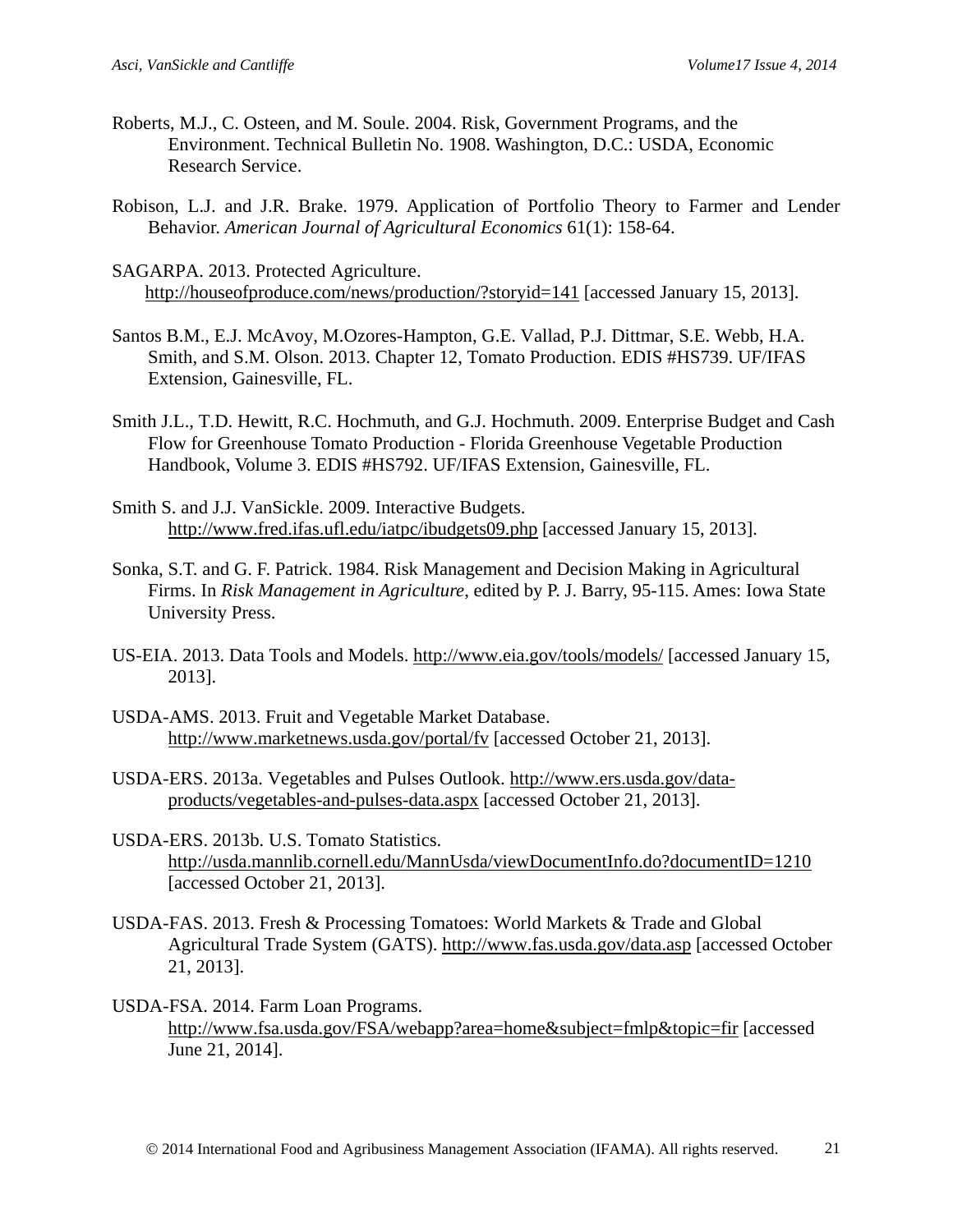- USDOC. 2013. U.S. Department of Commerce, International Trade Administration, 2013 Suspension Agreement. [http://ia.ita.doc.gov/tomato/2013-agreement/2013](http://ia.ita.doc.gov/tomato/2013-agreement/2013-agreement.html) [agreement.html.](http://ia.ita.doc.gov/tomato/2013-agreement/2013-agreement.html) [accessed October 21, 2013].
- Uva W.L., T.C. Weiler, R.A. Milligan, L.D. Albright, and D.A. Haith. 2000. Risk Analysis of Adopting Zero Runoff Subirrigation Systems in Greenhouse Operations: A Monte Carlo Simulation Approach, *Agricultural and Resource Economics Review* 29(2): 229-239.
- VanSickle J.J. 2011. Patriot Model for Greenhouse Tomato Production. Unpublished.
- VanSickle J.J., E.A. Evans, and R.D. Emerson. 2003. U.S.-Canadian Tomato Wars: An Economist Tries to Make Sense Out of Recent Antidumping Suits, *Journal of Agricultural and Applied Economics* 35(2): 283-96.
- Williams J.R., R.V. Llewelyn, and G.A. Barbany. 1990. Risk Analysis of Tillage Alternatives with Government Programs. *American Journal of Agricultural Economics*, 72(1): 172-81.
- Young, D.L. 1984. Risk Concepts and Measures for Decision Analysis. In *Risk Management in Agriculture*, edited by P. J. Barry, 31-42. Ames: Iowa State University Press.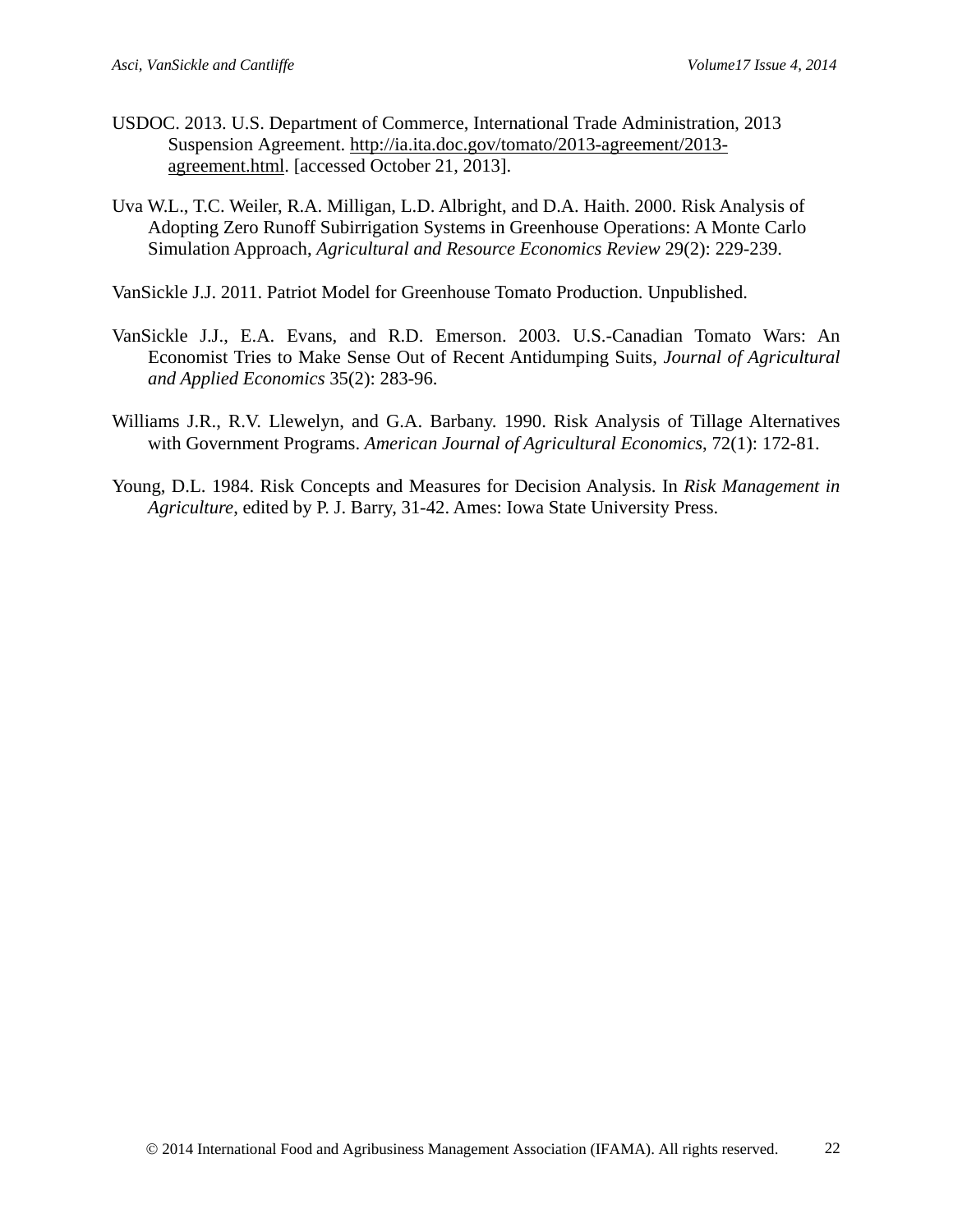# **Appendix**

| <b>Items</b>                      | Unit | Quantity | <b>Total Cost</b> |
|-----------------------------------|------|----------|-------------------|
| Materials                         |      |          |                   |
| Plant Material (January / August) | acre | 1.00     | 38,400.00         |
| Substrate                         | acre | 1.00     | 15,680.00         |
| Fertilization                     | acre | 1.00     | 99,000.00         |
| Plantprotection chemical          | acre | 1.00     | 2,946.53          |
| Plantprotection biological        | acre | 1.00     | 1,180.67          |
| Small/other materials             | acre | 1.00     | 4,800.00          |
| Work by third parties             | acre | 1.00     | 800.00            |
| Transport/waste plants            | acre | 1.00     | 700.00            |
| Plant insurance                   | acre | 1.00     | 6,000.00          |
| Other cultivation costs           | acre | 1.00     | 640.00            |
| <b>Total Materials</b>            |      |          | \$170,147.20      |
| Energy                            |      |          |                   |
| Gas Boiler                        | acre | 1.00     | 36,666.67         |
| Electricity                       | acre | 1.00     | 49,666.67         |
| CO <sub>2</sub>                   | acre | 1.00     | 6,963.84          |
| <b>Total Energy</b>               |      |          | \$93,297.17       |
| Labor                             |      |          |                   |
| Corporate Labor                   | acre | 1.00     | 30,113.89         |
| Maintenance and Other             | acre | 1.00     | 2,021.07          |
| <b>Harvesting Team</b>            | acre | 1.00     | 33,347.60         |
| <b>Cultivating Team</b>           | acre | 1.00     | 57,600.40         |
| Packing Team                      | acre | 1.00     | 8,084.27          |
| <b>Total Labor</b>                |      |          | \$131,167.23      |
| Sales, General & Administrative   |      |          |                   |
| General & Administrative          |      |          |                   |
| Maintenance company               | acre | 1.00     | 16,576.00         |
| Other costs                       | acre | 1.00     | 10,000.00         |
| Growing advice                    | acre | 1.00     | 919.80            |
| Insurance                         | acre | 1.00     | 2,242.98          |
| General costs                     | acre | 1.00     | 3,204.32          |
| Real Property Tax (Est.)          | acre | 1.00     | 384.53            |
| Unforeseen Expenses (Contingency) | acre | 1.00     | 824.00            |
| Total G&A                         |      |          | \$34,151.64       |
| Sales & Marketing                 |      |          |                   |
| Packing/cask                      | acre | 1.00     | 19,685.72         |
| Transport (Est.)                  | acre | 1.00     |                   |
| Sales costs                       | acre | 1.00     | 60,000.00         |
| <b>Sales Commissions</b>          | acre | 1.00     | 834.58            |
|                                   |      |          | \$80,520.31       |

**Table A-1.** High technology greenhouse production expenses (\$/acre)\*

Total Annual Production Costs  $$509,283.54$ 

**Note.** \*1 acre is equal to 4,046.86 square meters.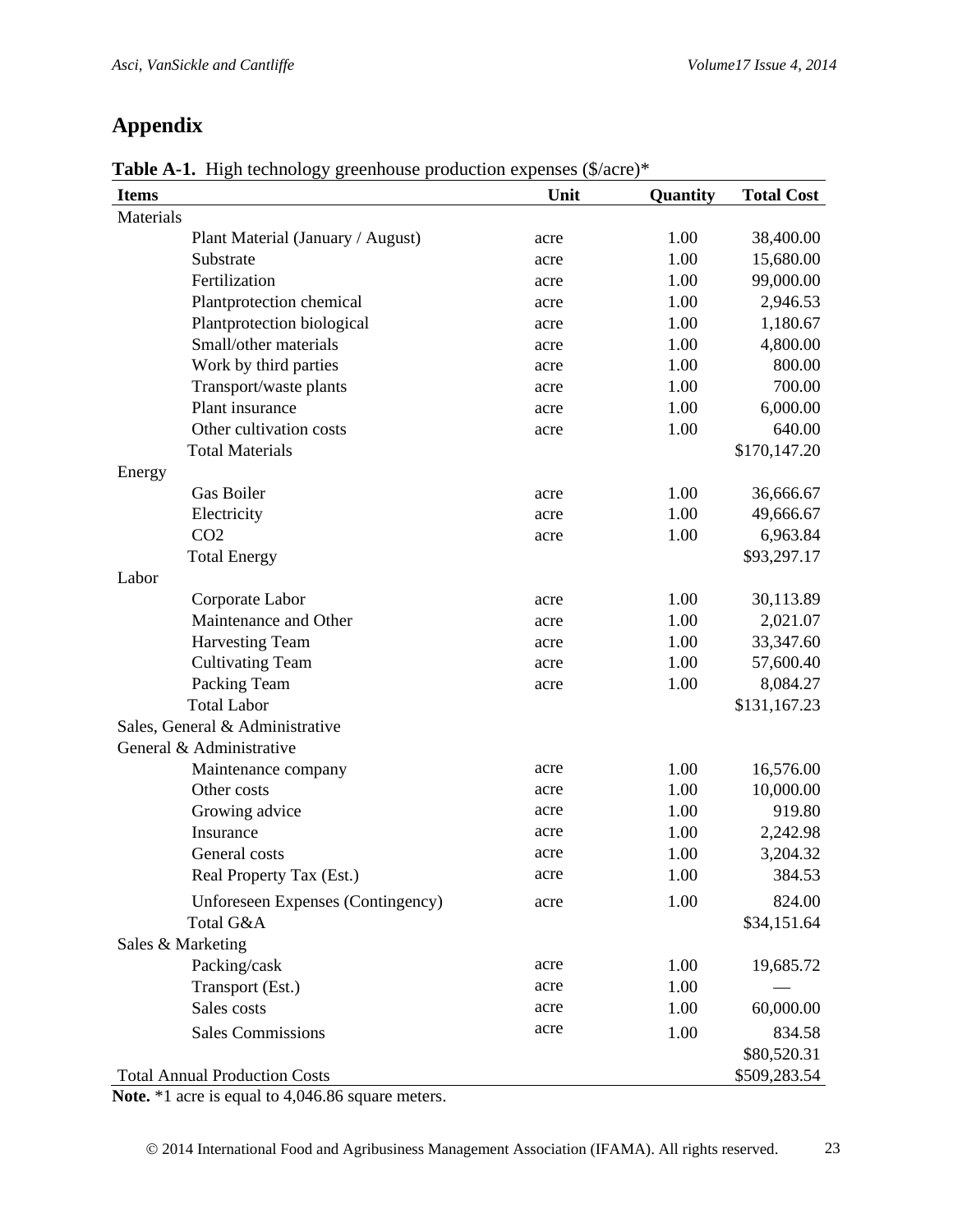| <b>THEIR THE HUGGING I</b> TOTION GLOCHHOUSE PLOCHELION CA |                 |            | <b>Price</b>  |                   |
|------------------------------------------------------------|-----------------|------------|---------------|-------------------|
| <b>Items</b>                                               | Unit            | Quantity   | (\$ per Unit) | <b>Total Cost</b> |
| Materials                                                  |                 |            |               |                   |
| A mix 8-12-32                                              | kg              | 1,918.62   | 3.62          | 6,945.40          |
| CaNO <sub>3</sub>                                          | kg              | 1,645.60   | 1.50          | 2,468.40          |
| Sulfuric acid                                              | liter           | 230.50     | 6.30          | 1,452.00          |
| Soap                                                       | liter           | 23.00      | 9.70          | 223.12            |
| Neem                                                       | liter           | 11.50      | 100.50        | 1,155.55          |
| DiPel                                                      | kg              | 5.50       | 13.09         | 72.00             |
| Liquid sulfur                                              | liter           | 11.52      | 8.35          | 96.20             |
| Layflat bags                                               | each            | 3,549.29   | 2.29          | 8,127.88          |
| Trust (seeds)                                              | each            | 10,648.00  | 0.44          | 4,685.12          |
| Speedling flats 128                                        | each            | 84.70      | 1.55          | 131.29            |
| Fafard Germ Mix                                            | bag             | 12.10      | 15.60         | 188.76            |
| Greenshield                                                | liter           | 91.92      | 13.15         | 1,208.79          |
| Mousetraps                                                 | pair            | 36.30      | 7.95          | 288.59            |
| <b>Total Materials</b>                                     |                 |            |               | \$27,043.08       |
| Energy                                                     |                 |            |               |                   |
| Electricity                                                | kwh             | 158,510.00 | 0.11          | 17,436.10         |
| LP Gas                                                     | liter           | 99,035.50  | 0.41          | 40,604.58         |
| <b>Total Energy</b>                                        |                 |            |               | \$58,040.68       |
| Labor                                                      |                 |            |               |                   |
| Pre-harvest                                                | hrs             | 5,662.80   | 7.79          | 44,113.21         |
| Harvest                                                    | hrs             | 3,484.80   | 7.79          | 27,146.59         |
| Cleanout                                                   | hrs             | 435.60     | 7.79          | 3,393.32          |
| <b>Total Labor</b>                                         |                 |            |               | \$74,653.13       |
| Sales, General & Administrative                            |                 |            |               |                   |
| General & Administrative                                   |                 |            |               |                   |
| Analytical services & repairs                              | units           | 12.10      | 150.00        | 1,815.00          |
| Travel                                                     | km              | 4,704.00   | 0.35          | 1,646.40          |
| Overhead                                                   | $\%$            | 131,011.97 | 10.00%        | 13,101.20         |
| Taxes & Insurance **                                       | $\%$            | 459,596.72 | 1.37%         | 6,289.63          |
| Total G&A                                                  |                 |            |               | \$22,852.22       |
| Sales & Marketing                                          |                 |            |               |                   |
| Delivery costs                                             | $\,\mathrm{km}$ | 9,600.00   | 0.35          | 3,360.00          |
| Packing labor                                              | hrs             | 1,913.63   | 7.79          | 14,907.20         |
| Boxes, foams & labels                                      | box             | 21,300.00  | 0.76          | 16,188.00         |
| Marketing & miscellaneous                                  | box             | 21,300.00  | 0.80          | 17,040.00         |
|                                                            |                 |            |               | \$51,495.20       |
| <b>Total Annual Production Costs</b>                       |                 |            |               | \$234,084.31      |

#### **Table A-2.** Regular Florida greenhouse production expenses (\$/acre)\*

**Notes.**\*1 acre is equal to 4,046.86 square meters.

\*\* The taxes and insurance are taken as the 1.37% of the total structure cost.